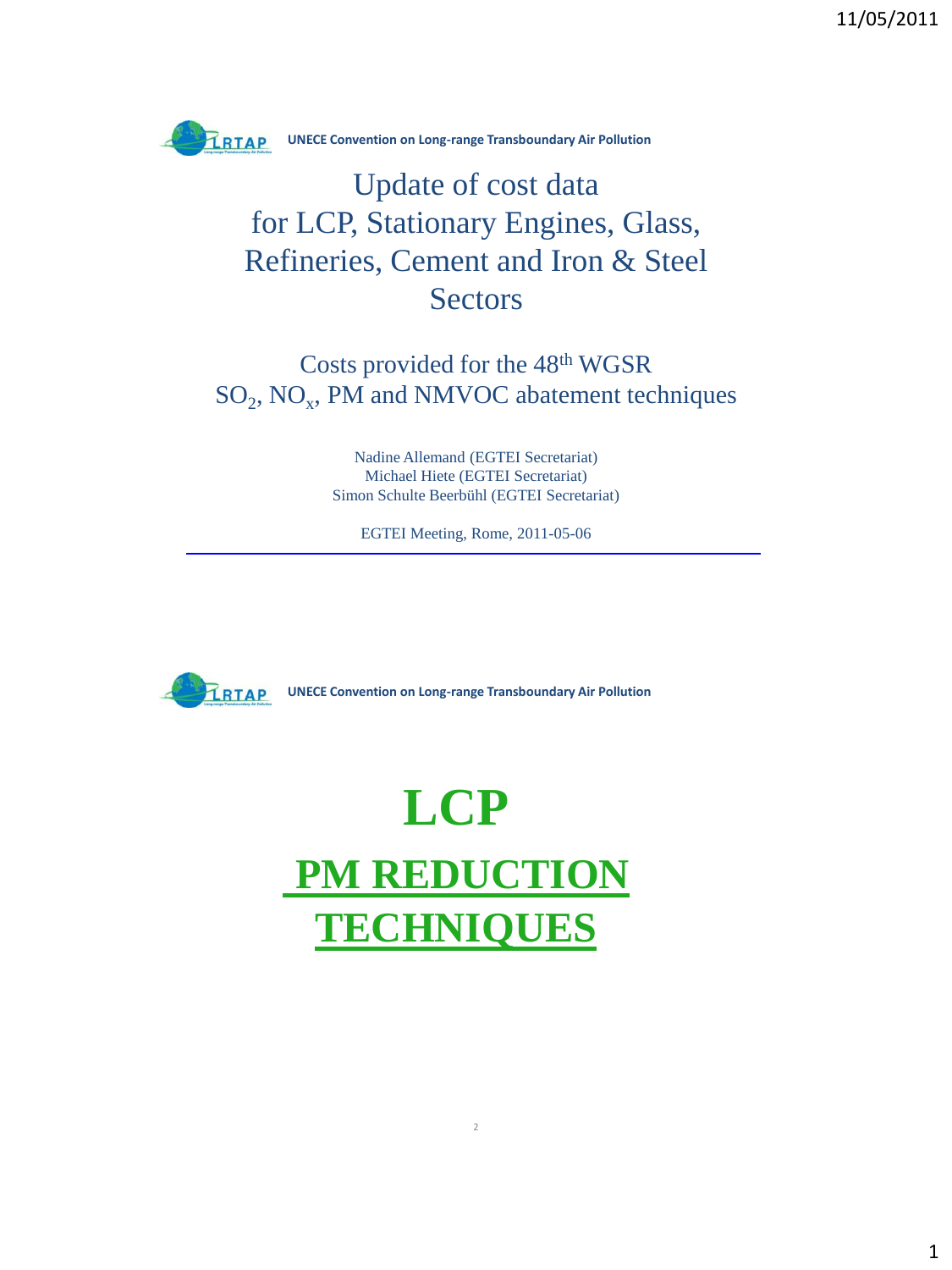

#### **Achievable dust emission limits for various types of dedusting equipment**

| <b>Technique</b> | # fields | <b>Stand alone</b> | <b>With wet FGD</b> |
|------------------|----------|--------------------|---------------------|
| <b>Type</b>      | No.      | mg/Nm <sup>3</sup> | mg/Nm <sup>3</sup>  |
| FF               |          | $<$ 10             | $5$                 |
| <b>ESP</b>       | 2        | $-50$              | $-30$               |
| <b>ESP</b>       | 3        | $-30$              | $20$                |
| <b>ESP</b>       | 4        | ~10                | $<$ 5               |
| <b>ESP</b>       | 6        | ~5-6               | <5                  |

#### **Achievability of ELV options - plants > 300 MW**<sup>th</sup> **EXAMPLE CONVERTIGION CONVERTIGION CONVERTIGION CONVERTIGION OF THE POLICIAL PROPERTY AIR POLICIAL PROPERTY AIR POLICIAL PROPERTY AIR POLICIAL PROPERTY AIR POLICIAL PROPERTY AIR POLICIAL PROPERTY AIR POLICIAL PROPERTY AIR**

| Table 2.1        |                     | <b>Options - New Plants</b> |      | Table 2.2        |                     | <b>Options - Existing Plants</b> |                     |
|------------------|---------------------|-----------------------------|------|------------------|---------------------|----------------------------------|---------------------|
| <b>Technique</b> | 1                   | $\overline{2}$              | 3    | <b>Technique</b> | 1                   | $\overline{2}$                   | 3                   |
| <b>ELV</b>       | 10                  | 10 <sup>1</sup>             | 30   | <b>ELV</b>       | 10                  | 20                               | 50                  |
| <b>FF</b>        | Y                   | Y                           | Y    | <b>FF</b>        | Y                   | Y                                | Υ                   |
| 2-ESP            | N                   | N                           | FGD? | 2-ESP            | N                   | N                                | <b>FGD</b><br>req.? |
| 3-ESP            | N                   | N                           | Y    | 3-ESP            | N                   | Y                                | Υ                   |
| 4-ESP            | <b>FGD</b><br>req.? | <b>FGD</b><br>req.?         | Υ    | 4-ESP            | <b>FGD</b><br>req.? | Y                                |                     |
| 6-ESP            | Υ                   | Υ                           | Y    | 6-ESP            | Y                   | Υ                                | Υ                   |

[1] For biomass and peat; Opt.2: 20 mg/Nm<sup>3</sup>

FGD? = selected technique + FGD may not reach ELV option FGD req? = ELV may not be reached without FGD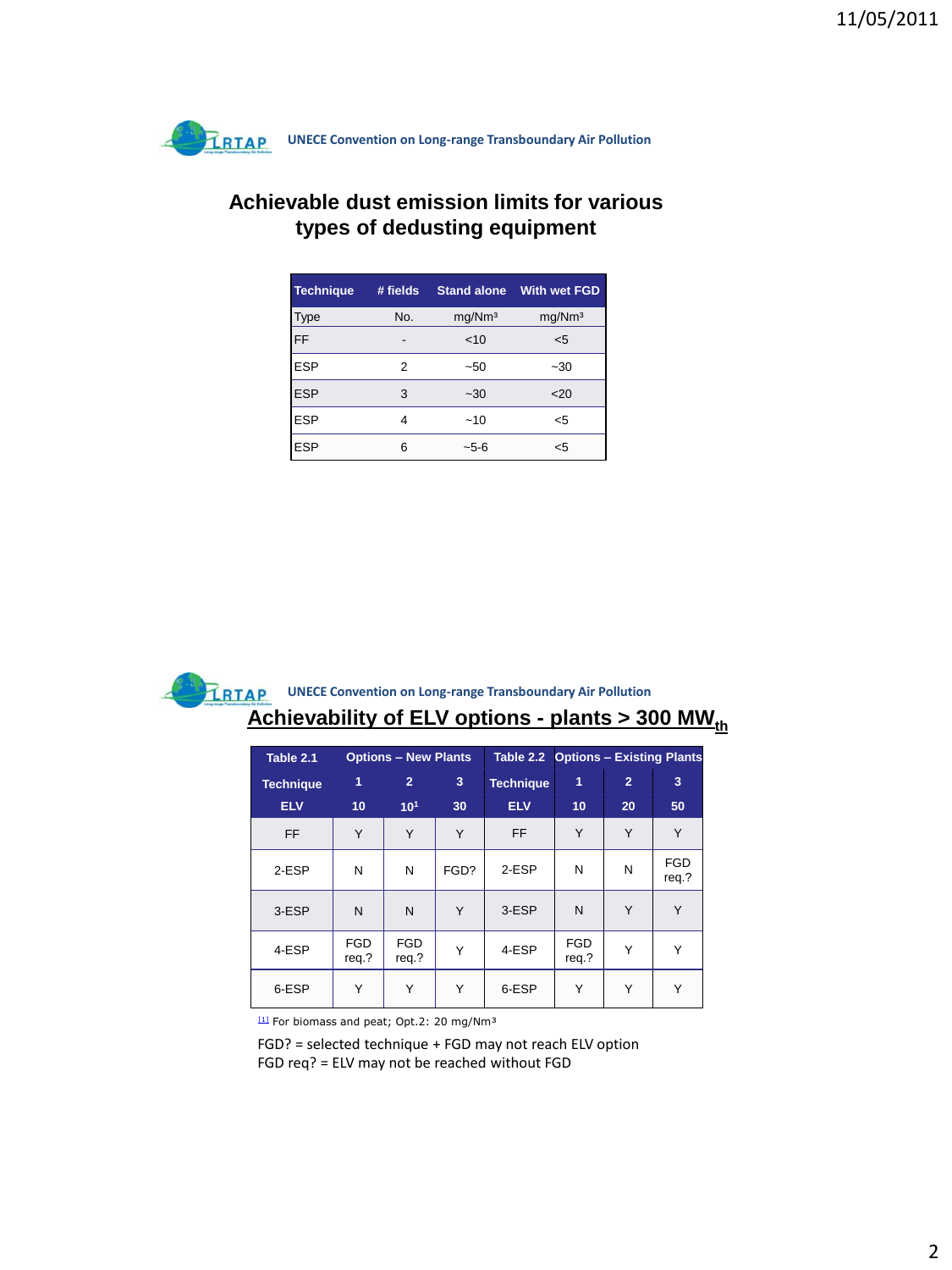#### **UNECE Convention on Long-range Transboundary Air Pollution LRTAP Achievability of ELV options - plants 100 - 300 MW<sub>th</sub>**

| Table 3.1                      |                     | <b>Options - New Plants</b> |         | Table 3.2                      |                      | <b>Options - Existing</b><br><b>Plants</b> |                     |
|--------------------------------|---------------------|-----------------------------|---------|--------------------------------|----------------------|--------------------------------------------|---------------------|
| <b>Technique</b><br><b>ELV</b> | 1<br>10             | $\overline{2}$<br>20        | 3<br>30 | <b>Technique</b><br><b>ELV</b> | 1<br>15 <sup>1</sup> | 2<br>25 <sup>2</sup>                       | 3<br>50             |
| <b>FF</b>                      | Y                   | Y                           | Y       | FF                             | Υ                    | Υ                                          | Υ                   |
| 2-ESP                          | N                   | N                           | FGD?    | 2-ESP                          | N                    | N                                          | <b>FGD</b><br>req.? |
| 3-ESP                          | N                   | <b>FGD</b><br>req.          | FGD?    | 3-ESP                          | N                    | <b>FGD</b><br>req.                         | Υ                   |
| 4-ESP                          | <b>FGD</b><br>reg.? | Υ                           | Υ       | 4-ESP                          | Υ                    | Υ                                          | Υ                   |
| 6-ESP                          | Υ                   | Y                           | Υ       | 6-ESP                          | Υ                    | Υ                                          | Υ                   |

[1] For biomass and peat Opt.1: 10 mg/Nm<sup>3</sup> <sup>121</sup> For biomass and peat Opt.2: 20 mg/Nm<sup>3</sup>

FGD? = selected technique + FGD may not reach ELV option

FGD req? = ELV may not be reached without FGD

#### **Achievability of ELV options – plants 50 - 100 MW<sub>th</sub> UNECE Convention on Long-range Transboundary Air Pollution**

| Table 4.1        |                     | <b>Options - New Plants</b> |                     | Table 4.2        |    | <b>Options - Existing</b><br><b>Plants</b> |                     |
|------------------|---------------------|-----------------------------|---------------------|------------------|----|--------------------------------------------|---------------------|
| <b>Technique</b> | 1                   | $\overline{2}$              | 3                   | <b>Technique</b> | 1  | $\overline{2}$                             | 3                   |
| <b>ELV</b>       | 10                  | 20                          | 50                  | <b>ELV</b>       | 15 | 30                                         | 50                  |
| <b>FF</b>        | Y                   | Υ                           | Υ                   | <b>FF</b>        | Υ  | Υ                                          | Υ                   |
| 2-ESP            | N                   | N                           | <b>FGD</b><br>reg.? | 2-ESP            | N  | FGD?                                       | <b>FGD</b><br>reg.? |
| 3-ESP            | N                   | <b>FGD</b><br>req.          | Υ                   | 3-ESP            | N  | <b>FGD</b><br>reg.?                        |                     |
| 4-ESP            | <b>FGD</b><br>req.? | Υ                           | Υ                   | 4-ESP            | Υ  | Υ                                          | Υ                   |
| 6-ESP            | Υ                   | Υ                           | $\checkmark$        | 6-ESP            | Υ  | $\checkmark$                               | $\checkmark$        |

FGD? = selected technique + FGD may not reach ELV option FGD req? = ELV may not be reached without FGD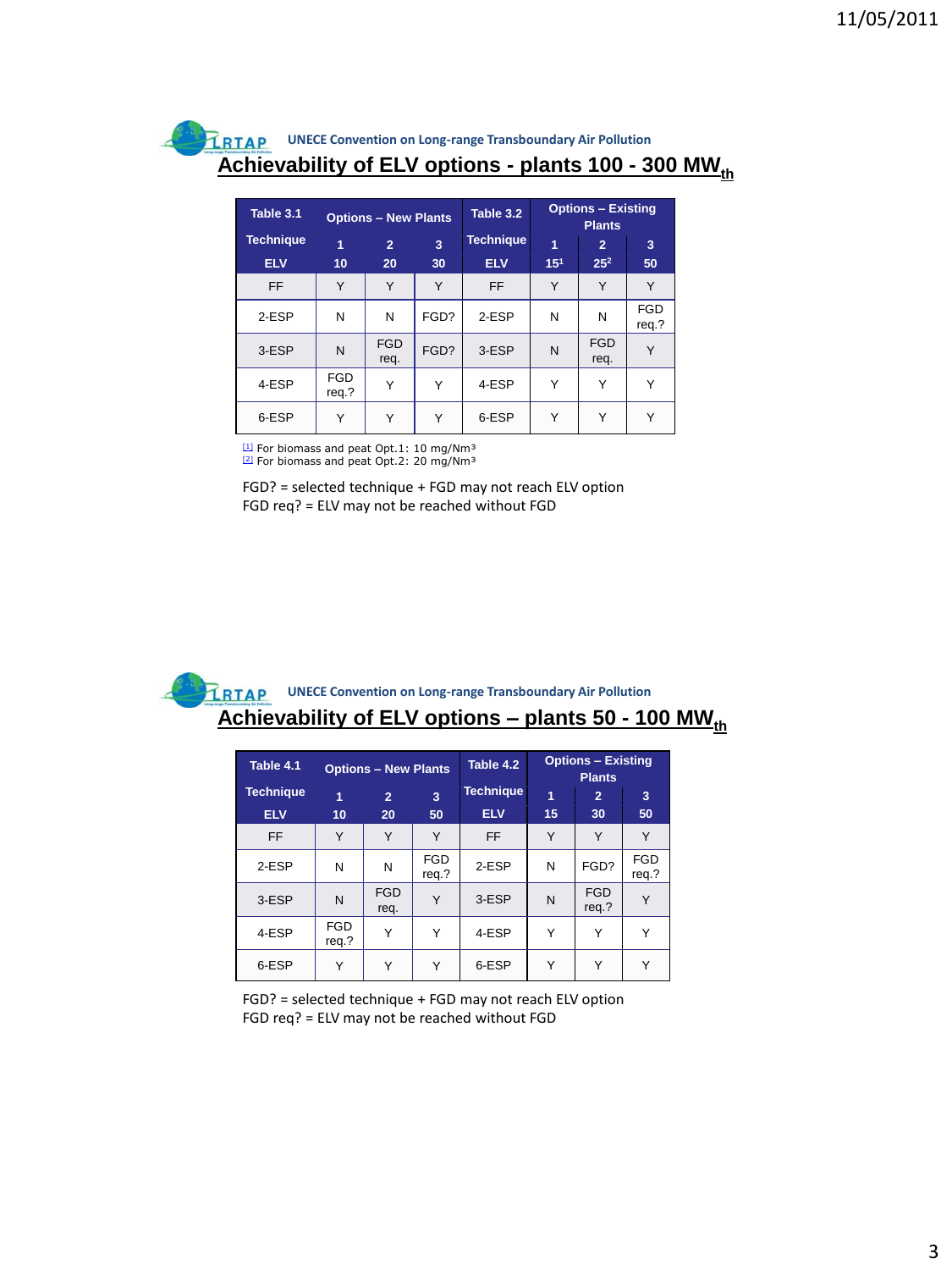|             |                                        |                                    | Data on investment for ESP and FF for HC plants                                                                                                                                                        |       |
|-------------|----------------------------------------|------------------------------------|--------------------------------------------------------------------------------------------------------------------------------------------------------------------------------------------------------|-------|
|             |                                        | Electrostatic Precipitators (ESP)  |                                                                                                                                                                                                        |       |
| <b>ESP</b>  | Design, $800 \text{ MW}$ <sub>el</sub> | 25.90 €/kW <sub>el</sub><br>[2008] | $<$ 30 mg/Nm <sup>3</sup> , 3-field ESP,<br>equipment and steelworks                                                                                                                                   | Riepe |
| <b>ESP</b>  | Design, $800 \text{ MW}_{\text{el}}$   | 29.40 €/kW <sub>al</sub><br>[2008] | $<$ 20 mg/Nm <sup>3</sup> , 4-field ESP,<br>equipment and steelworks                                                                                                                                   | Riepe |
| <b>ESP</b>  | Design, $800 \text{ MW}_{\text{el}}$   | 36.30 €/kW <sub>el</sub><br>[2008] | $< 6$ mg/Nm <sup>3</sup> , 5 or 6-field<br>ESP, equipment and<br>steelworks                                                                                                                            | Riepe |
| <b>ESP</b>  | Design, $1,100$<br>$MW_{el}$           | 32.70 €/kW <sub>al</sub><br>[2008] | $< 10$ mg/Nm <sup>3</sup> , 4 or 5-field<br>ESP, equipment and<br>steelworks                                                                                                                           | Riepe |
| <b>ESP</b>  | Design, $1,100$<br>$MW_{el}$           | 41.80 €/kW <sub>el</sub><br>[2008] | $<$ 5 mg/Nm <sup>3</sup> , 5 or 6-field<br>ESP, equipment and<br>steelworks                                                                                                                            | Riepe |
|             |                                        | Pulse Jet Fabric Filters (PJFF)    |                                                                                                                                                                                                        |       |
| <b>PJFF</b> | Design, $750 \text{ MW}$ <sub>el</sub> | 19.70 €/ $kW_{e1}$<br>[2008]       | $<$ 5 mg/Nm <sup>3</sup> , equipment<br>and steelworks, PAN filter<br>bags                                                                                                                             | Riepe |
| <b>PJFF</b> | Design, $750 \text{ MW}_{\text{el}}$   | 21.00 €/ $kW_{el}$<br>[2008]       | $< 5$ mg/Nm <sup>3</sup> , equipment<br>and steelworks, PPS filter<br>bags<br><u>Thomas Riepe: "Elektrofilter und Gewebefilter für kohlegefeuerte Kraftwerke im Vergleich", held at: 4. Conference</u> | Riepe |



**LCP NO<sup>x</sup> REDUCTION TECHNIQUES**

8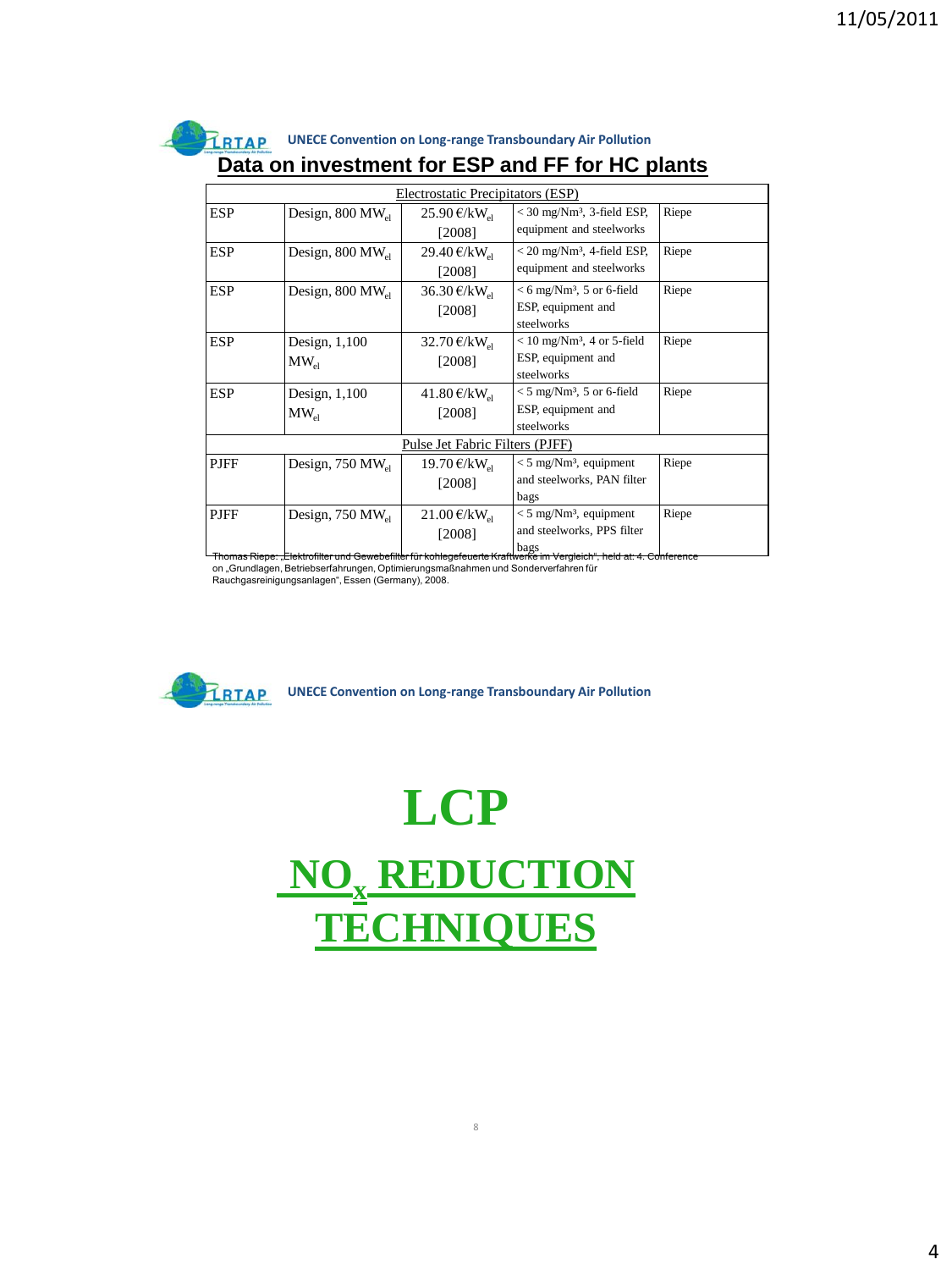

## **Achievability of ELV options (solid fuels – large plants)**

| Fuel:<br><b>Technique</b> | 2nd/3rd<br>Gen. LNB | <b>Achiev. Conc.</b><br>(mq/Nm <sup>3</sup> ) | <b>Fullfilled Options</b> |
|---------------------------|---------------------|-----------------------------------------------|---------------------------|
| HC-PC : SCR               | ٠                   | 200                                           | New: 3 / Ex.: 2, 3        |
| $HC-PC:SCR$               |                     | <100                                          | New: 1,2,3 / Ex.: 1,2,3   |
| Lignite: LNB              |                     | 200                                           | New: 3 / Ex.: 2, 3        |
| Lignite: SCR              |                     | <100                                          | New: 1,2,3 / Ex.: 1,2,3   |

ELV 100 => new LNB + SCR for pulv. coal and pulv. lignite ELV 150 => old LNB + SCR for pulv. coal, for pulv. lignite new LNB+SNCR? ELV 200 => LNB for pulv. lignite, SCR for pulv. coal

FBC: Coal / Lignite + Biomass: in certain cases only SNCR required for < 200  $mg/Nm<sup>3</sup>$ . Usually combustion modification and biomass co-firing is used to lower emissions. SNCR might be required for low ELVs.

 $\alpha$ 

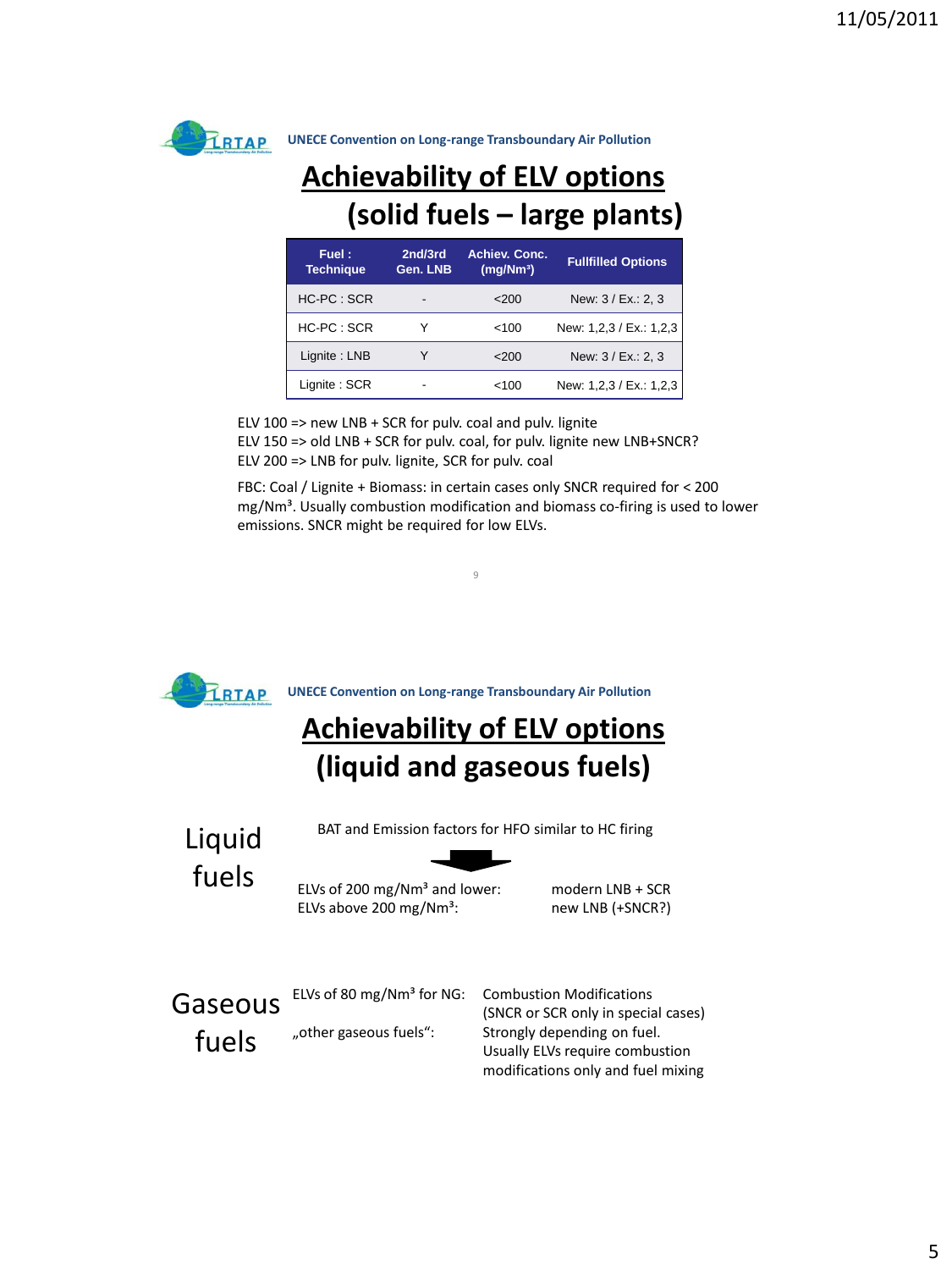

|            | Selective Catalytic Reduction (SCR)              |                                                         |                                                                                              |                     |  |  |  |  |  |
|------------|--------------------------------------------------|---------------------------------------------------------|----------------------------------------------------------------------------------------------|---------------------|--|--|--|--|--|
| <b>SCR</b> | Studstrup, DK,<br>$2x360 \text{ Mw}_{\text{el}}$ | 24.30 €/kW <sub>el</sub> [ref.<br>year unknown]         | Site with high complexity,<br>start of operation 2006 and<br>2007                            | <b>IEA CCC</b>      |  |  |  |  |  |
| <b>SCR</b> | Esbjerg, DK, 380<br>$MW_{el}$                    | 31.86 €/kW <sub>el</sub> [ref.<br>year unknown]         | Incl. air heater<br>modifications, plant site<br>was "SCR-ready", start of<br>operation 2005 | <b>IEA CCC</b>      |  |  |  |  |  |
| <b>SCR</b> | Fynsvaerket, DK,<br>$400$ MW <sub>el</sub>       | 40.42 €/kW <sub>el</sub> [ref.<br>year unknown]         | Incl. economiser splitting,<br>start of operation 2007                                       | <b>IEA CCC</b>      |  |  |  |  |  |
| <b>SCR</b> | Israel Power Co.,<br>$4x575$ MW <sub>el</sub>    | 43.48 €/kW <sub>el</sub><br>[2011]                      | Process equipment incl.<br>catalyst, steelwork,<br>ductwork and control<br>equipment         | Bilfinger Berger    |  |  |  |  |  |
| <b>SCR</b> | Sines, PT, 320<br>$MW_{el}$                      | 68.75 €/kW <sub>el</sub> [ref.<br>year unknown]         | Seawater & Corrosion<br>resistant                                                            | <b>EGTEI</b> Expert |  |  |  |  |  |
| <b>SCR</b> | Le Havre IV, FR,<br>580 MW <sub>el</sub>         | $86.21 \text{ €/kW}_{\text{el}}$ [ref.<br>year unknown] | Seawater & Corrosion<br>resistant, cost basis<br>probably 2005                               | <b>IEA CCC</b>      |  |  |  |  |  |

#### **Data on investment for SCR for HC plants**



**EXAMPLE Convention on Long-range Transboundary Air Pollution** 

**LCP SO<sup>2</sup> REDUCTION TECHNIQUES**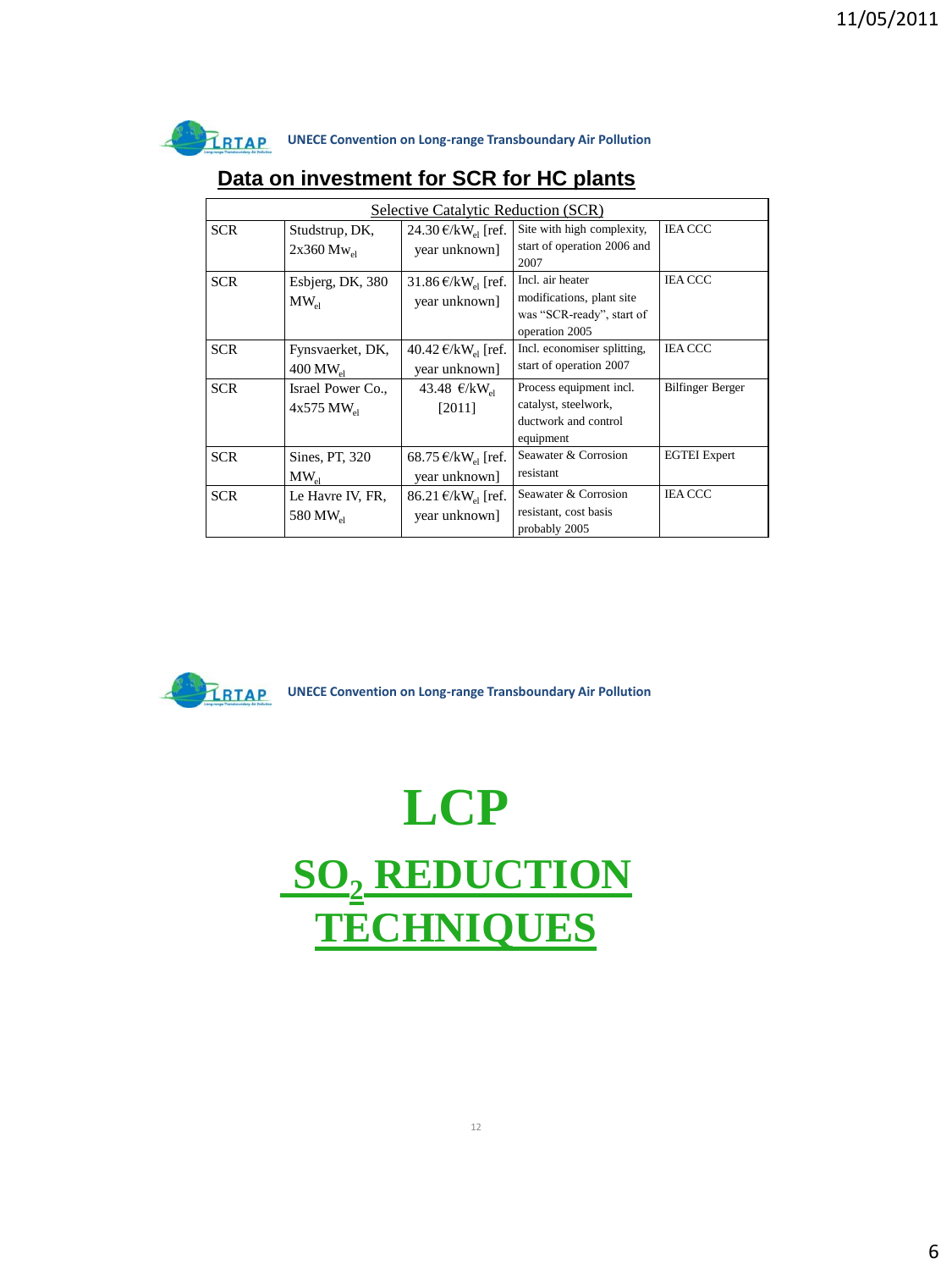### **Achievability of ELV options**

#### Emission factors are determined by sulphur content of fuel!

| Solid fuels:<br>$1\% S$ | Low sulphur fuels (imported hard coals, etc. with <<br>may not necessarily need wet FGD systems but may   |
|-------------------------|-----------------------------------------------------------------------------------------------------------|
| use                     | dry or semi-dry sorption principles.<br>High sulphur fuels (>> 1% S) need techniques with                 |
| high                    | abatement efficiencies such as wet FGD systems.                                                           |
| Liquid fuels:           | Similar to solid fuels. High sulphur fuels (e. g. HFO)<br>usually need wet FGD systems, low sulphur fuels |
| (LFO, H-                | EL) not necessarily.                                                                                      |
| Gaseous fuels:          | NG is pre-desulphurised. For industrial fuels ("other<br>gaseous fuels") it is highly site-specific.      |



#### **Data on investment for Wet FGD for HC plants**

|         | Wet Limestone Flue Gas Desulphurisation Plants (Wet FGD) |              |                               |           |  |  |  |  |
|---------|----------------------------------------------------------|--------------|-------------------------------|-----------|--|--|--|--|
| Wet FGD | Unknown UK,                                              | 73.38 [2000] |                               | I IEA CCC |  |  |  |  |
|         | $4x500 \text{ MW}$ <sub>ol</sub>                         |              |                               |           |  |  |  |  |
| Wet FGD | Unknown UK.                                              | 80.84 [2000] | Design S-Content of   IEA CCC |           |  |  |  |  |
|         | $4x500 \text{ MW}$ <sub>ol</sub><br>Coal: 1,7%           |              |                               |           |  |  |  |  |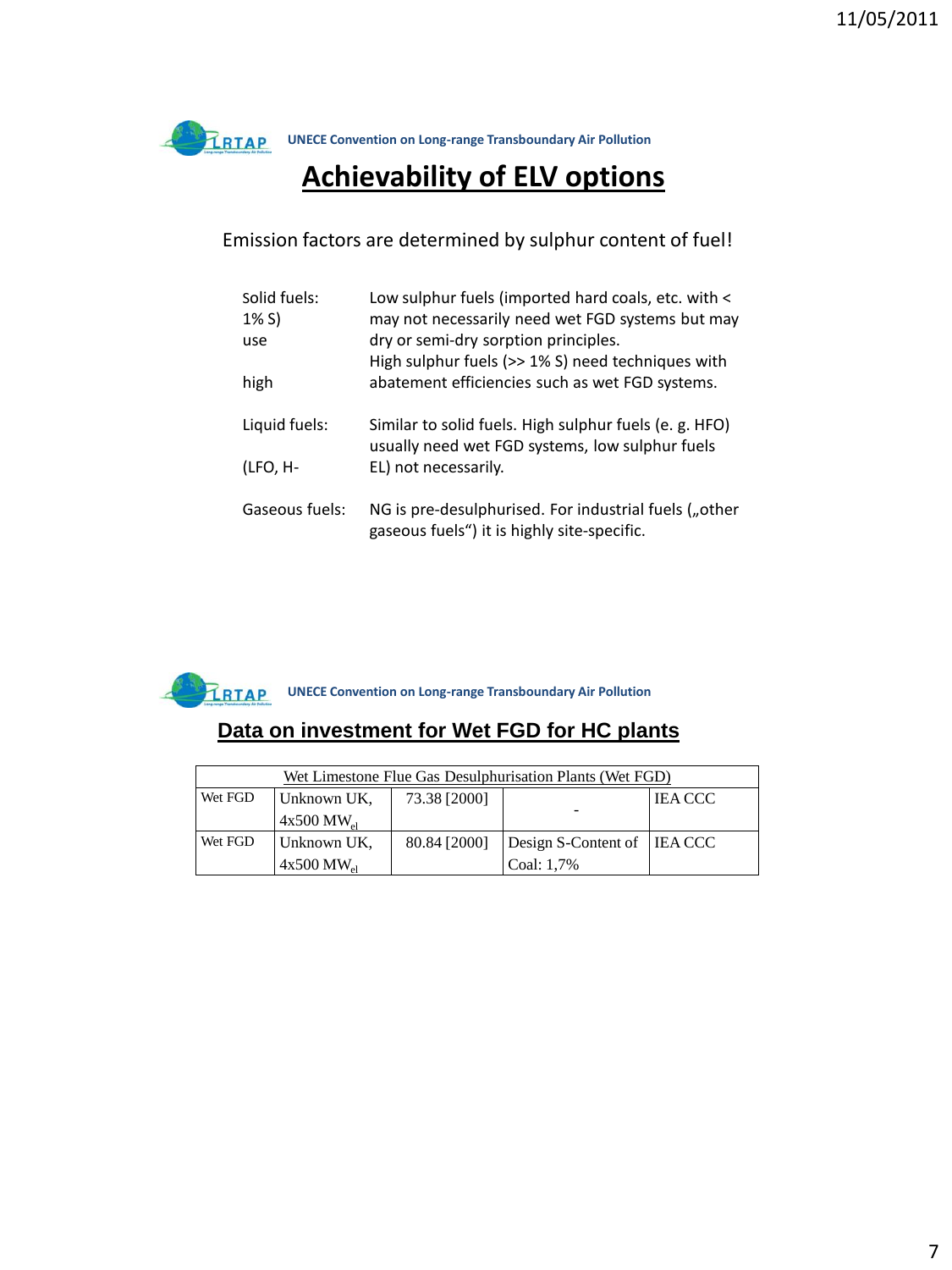

# **Glass PM & SO<sup>2</sup> REDUCTION TECHNIQUES**



## **Achievability of ELV options**

15

PM and  ${SO_2}$  are abated in combination! Dry sorbent injection + dedusting equipment

The PM-ELV determines the required filter type for installation

ELVs <  $15 \text{ mg}/\text{Nm}^3$ : 4-field ESP or FF ELVs  $\sim$  30 mg/Nm<sup>3</sup>: 3-field ESP or FF

FFs are only selected in certain cases and are only installed in certain small furnaces across Europe.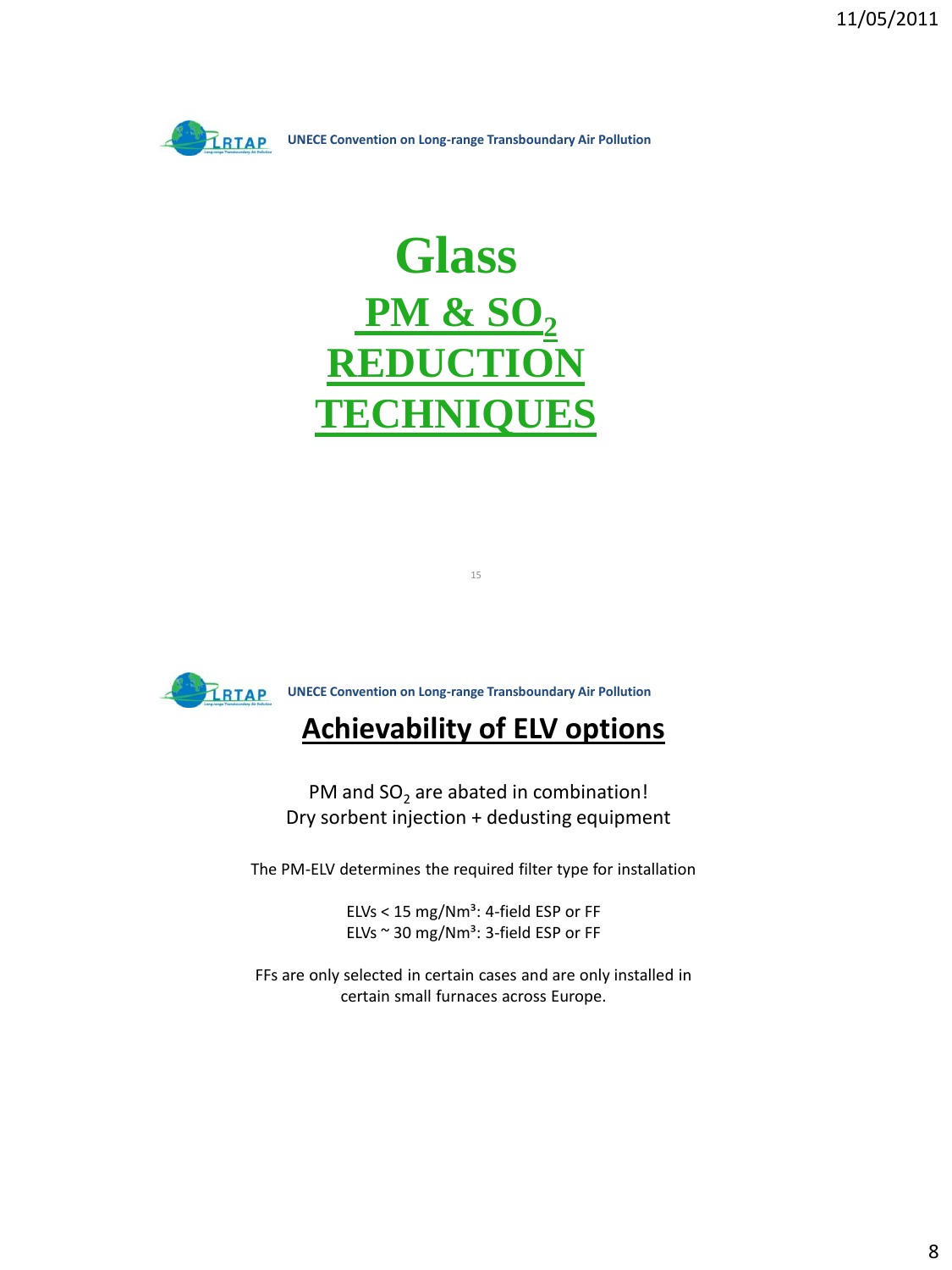

#### **Data on investment for different combinations of filters and scrubbers (Berkeens, 2007)**

| Type of<br>glass   | <b>Production</b> (Ton<br>s melt per day) | ESP & dry<br>scrubber<br>$(Ca(OH)_2)$<br><b>Filter dust</b><br>recycle<br>[E/t] | ESP & drv<br>scrubber<br>$(Ca(OH)_{2})$<br><b>Filter dust</b><br>disposal<br>[€/t] | ESP & dry<br>scrubber<br>(NaHCO <sub>3</sub> )<br><b>Filter dust</b><br>recycle<br>[E/t] | ESP & drv<br>scrubber<br>(NaHCO <sub>3</sub> )<br><b>Filter dust</b><br>disposal<br>[€/t] | Bag filter &<br>dry<br>scrubber<br><b>Filter dust</b><br>recycle<br>[6/t] | Bag filter &<br>dry<br>scrubber<br><b>Filter dust</b><br>disposal<br>[H] | Bag filter &<br>semi dry<br>scrubber<br><b>Filter dust</b><br>recycle<br>[€/t] | Bag filter &<br>semi dry<br>scrubber<br><b>Filter dust</b><br>disposal [€/t] | Wet<br>scrubber<br>[€/t] |
|--------------------|-------------------------------------------|---------------------------------------------------------------------------------|------------------------------------------------------------------------------------|------------------------------------------------------------------------------------------|-------------------------------------------------------------------------------------------|---------------------------------------------------------------------------|--------------------------------------------------------------------------|--------------------------------------------------------------------------------|------------------------------------------------------------------------------|--------------------------|
| Float              | 500                                       | 4.8                                                                             | 6.51                                                                               |                                                                                          |                                                                                           |                                                                           | 6                                                                        | $7 - 7.35$                                                                     | 9.6 (gas)-13 (oil)                                                           |                          |
| Float              | 700                                       | 4.27                                                                            | 5.87                                                                               | 4.39                                                                                     | 7.75                                                                                      | 6.98                                                                      |                                                                          |                                                                                |                                                                              |                          |
| Float              | 900                                       | 3.88                                                                            | 5.44                                                                               |                                                                                          |                                                                                           |                                                                           |                                                                          | 5.82                                                                           | 8.33                                                                         |                          |
| Container          | 100-150                                   | 11                                                                              | 14                                                                                 |                                                                                          |                                                                                           |                                                                           |                                                                          |                                                                                |                                                                              |                          |
| Container          | 200                                       |                                                                                 | 6.7                                                                                |                                                                                          |                                                                                           | 4.63-5.9                                                                  | $4.8 - 7$                                                                |                                                                                |                                                                              |                          |
| Container<br>(oil) | 200                                       |                                                                                 |                                                                                    |                                                                                          |                                                                                           | 6.4                                                                       | 9.25                                                                     |                                                                                |                                                                              |                          |
| Container<br>(oil) | 300-350                                   | $4.52 - 6$                                                                      | $6.31 - 7.5$                                                                       |                                                                                          | 7.38-8.33                                                                                 | $3.86 - 5$                                                                | $4.11 - 7.3$                                                             | 5.3                                                                            | 6.54                                                                         |                          |
| Container          | 450                                       | 3.96-5.2                                                                        | 4.77-6.5                                                                           |                                                                                          |                                                                                           | 2.9                                                                       | 3.6                                                                      |                                                                                |                                                                              |                          |
| Container<br>(oil) | 600                                       | 3.58                                                                            | 5.1                                                                                |                                                                                          |                                                                                           | 2.7                                                                       | 3.37                                                                     |                                                                                |                                                                              |                          |

Note: "ESP" = 3-field ESP



**EXAGE Convention on Long-range Transboundary Air Pollution** 

#### **Data on investment for different combinations of filters and scrubbers (cont'd, Berkeens, 2007)**

| Type of<br>glass   | <b>Production(Ton</b><br>s melt per day)             | ESP & dry<br>scrubber<br>$(Ca(OH)_2)$<br><b>Filter dust</b><br>recycle<br>[€/t] | ESP & dry<br>scrubber<br>$(Ca(OH)_2)$<br><b>Filter dust</b><br>disposal<br>[6/t] | ESP & dry<br>scrubber<br>(NaHCO <sub>3</sub> )<br><b>Filter dust</b><br>recycle<br>[H] | ESP & dry<br>scrubber<br>(NaHCO <sub>3</sub> )<br><b>Filter dust</b><br>disposal<br>[€/t] | <b>Bag filter &amp;</b><br>dry<br>scrubber<br><b>Filter dust</b><br>recycle<br>[6/t] | Bag filter &<br>dry<br>scrubber<br><b>Filter dust</b><br>disposal<br>[€/t] | Bag filter &<br>semi drv<br>scrubber<br><b>Filter dust</b><br>recycle<br>[€/t] | Bag filter &<br>semi dry<br>scrubber<br><b>Filter dust</b><br>disposal [€/t] | Wet<br>scrubber<br>[€/t] |
|--------------------|------------------------------------------------------|---------------------------------------------------------------------------------|----------------------------------------------------------------------------------|----------------------------------------------------------------------------------------|-------------------------------------------------------------------------------------------|--------------------------------------------------------------------------------------|----------------------------------------------------------------------------|--------------------------------------------------------------------------------|------------------------------------------------------------------------------|--------------------------|
| Container<br>(gas) | 740                                                  | 4                                                                               | 5.1                                                                              |                                                                                        |                                                                                           |                                                                                      |                                                                            |                                                                                |                                                                              |                          |
| Container<br>(gas) | 1,240                                                | 3.4                                                                             | 4.6                                                                              |                                                                                        |                                                                                           |                                                                                      |                                                                            |                                                                                |                                                                              |                          |
| Container<br>(oil) | 1.240                                                | 3.7                                                                             | 6.2                                                                              |                                                                                        |                                                                                           |                                                                                      |                                                                            |                                                                                |                                                                              |                          |
| Tableware          | 30-35                                                | 15.65                                                                           | 16.7                                                                             |                                                                                        |                                                                                           | 12.85                                                                                | 13.84                                                                      |                                                                                |                                                                              |                          |
| Tableware          | 180-200                                              |                                                                                 | 7.66                                                                             |                                                                                        |                                                                                           | 3.75-4.35                                                                            |                                                                            |                                                                                |                                                                              |                          |
| E-glass<br>oxy     | 100-120                                              |                                                                                 |                                                                                  |                                                                                        |                                                                                           |                                                                                      | 11                                                                         |                                                                                |                                                                              | $14.4 -$<br>$21.5*$      |
| E-glass air        | 100-120                                              |                                                                                 |                                                                                  |                                                                                        |                                                                                           |                                                                                      |                                                                            |                                                                                |                                                                              | $15.7 -$<br>$20.5*$      |
|                    | * higher value for filter dust disposal 400 Euro/ton |                                                                                 |                                                                                  |                                                                                        |                                                                                           |                                                                                      |                                                                            |                                                                                |                                                                              |                          |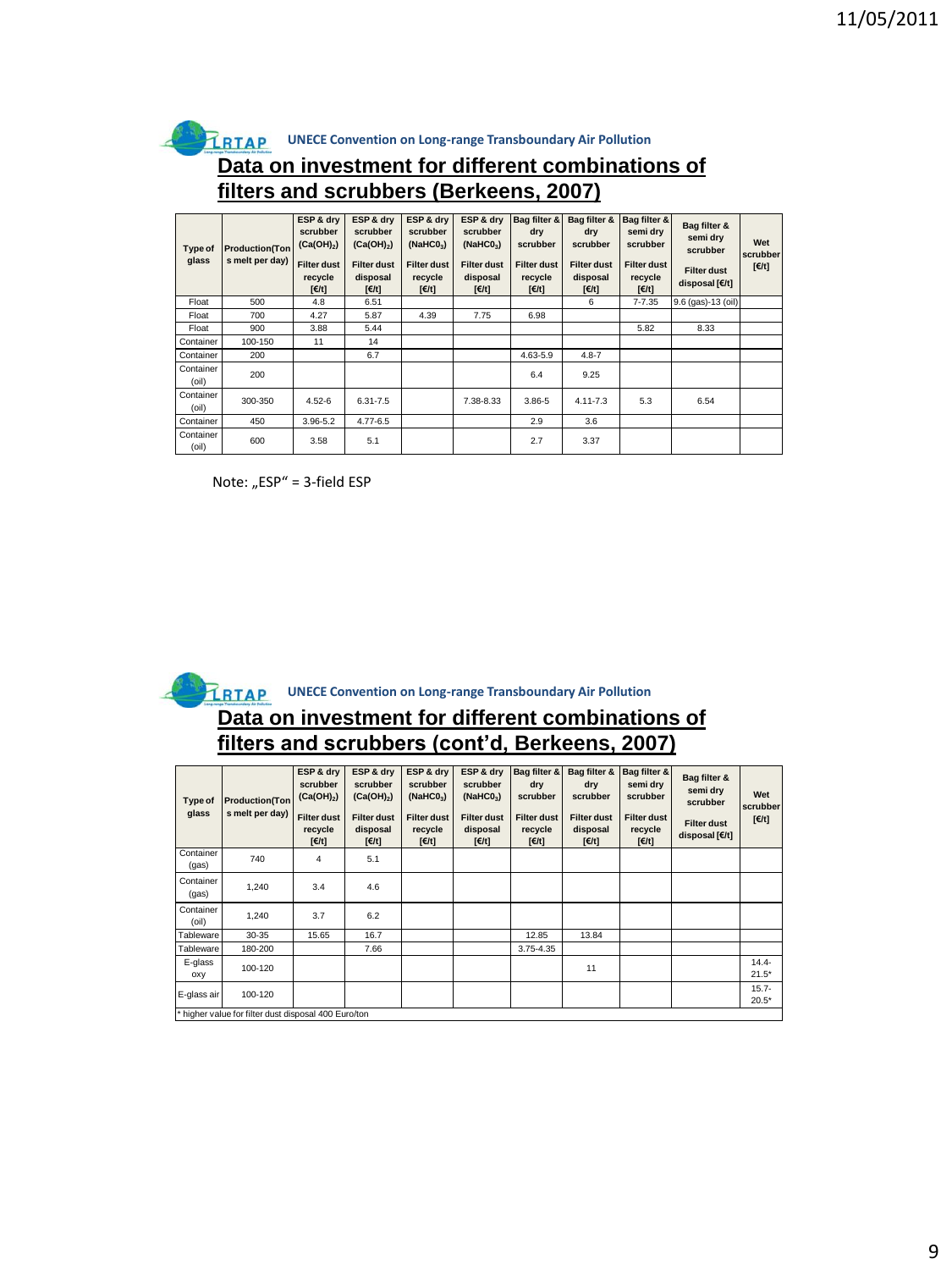

# **Iron & Steel PM REDUCTION TECHNIQUES**



#### **EXAGE REGISTER CONVERTIGION CONVERTED MANUSCRIPTION OF PRIME IN A VIOLET CONVERTIST OF PRIME ISLAMA AND THE PRIME ISLAMA AND THE PRIME ISLAMA AND THE PRIME ISLAMA AND THE PRIME ISLAMA <b>A**

19

#### **Achievability of ELV options**

| <b>PROCESS</b> | <b>OPTIONS</b>      | <b>ELVS</b> | ASSOCIATED TECHNIQUES FOLLOWING I&S BREF                    |
|----------------|---------------------|-------------|-------------------------------------------------------------|
|                |                     |             | 2001                                                        |
|                |                     |             | ESP+FF                                                      |
|                |                     |             | Note: Generally use of dry ESP with 3 fields completed by   |
|                |                     |             | a new bag filter; in case of a new plant, it is however not |
|                | OPTION 1            | 15 mg/Nm    | sure that a new 3-fields ESP would be installed upstream    |
|                |                     |             | the bag filter; it could be also advanced cyclones or       |
|                |                     |             | advanced 2-fields ESP or any other alternative solution     |
|                |                     |             | economically and technically applicable and feasible.       |
| Sinter plant   | OPTION <sub>2</sub> | 50 mg/Nm3   | Advanced ESP or prededusting (ESP or cyclones) + high       |
|                |                     |             | pressure wet scrubbing                                      |
| (>150 t/day)   | OPTION 3            |             | Note: Advanced ESP generally means a dry ESP with 3         |
|                |                     |             | fields but revamped, in case of existing, or equipped, in   |
|                |                     |             | case of new ESP, with new generation of equipments such     |
|                |                     | 50 mg/Nm3   | as micro-pulses, cleaner or rapper of the electrodes and    |
|                |                     |             | the plates, new regulators/transformers to minimize the     |
|                |                     |             | corona effect and to maximize the voltage; in some cases,   |
|                |                     |             | MEEP (moving electrodes) or a 4th field could be installed  |
|                |                     |             | as an alternative solution depending on local conditions.   |
|                | <b>OPTION 1</b>     | 5 mg/Nm3    | 1/                                                          |
| Pelletization  | OPTION <sub>2</sub> | 10 mg/Nm3   | 1/                                                          |
| plant          |                     |             | Scrubbing or Semi-dry desulphurisation and subsequent       |
| (>150 t/day)   | OPTION 3            | 25 mg/Nm3   | de-dusting (e.g. gas suspension absorber (GSA)) or any      |
|                |                     |             | other device with the same efficiency                       |

1/ No technique out of the BAT techniques referred to in the BAT

Reference Document of 2001 can be associated with this option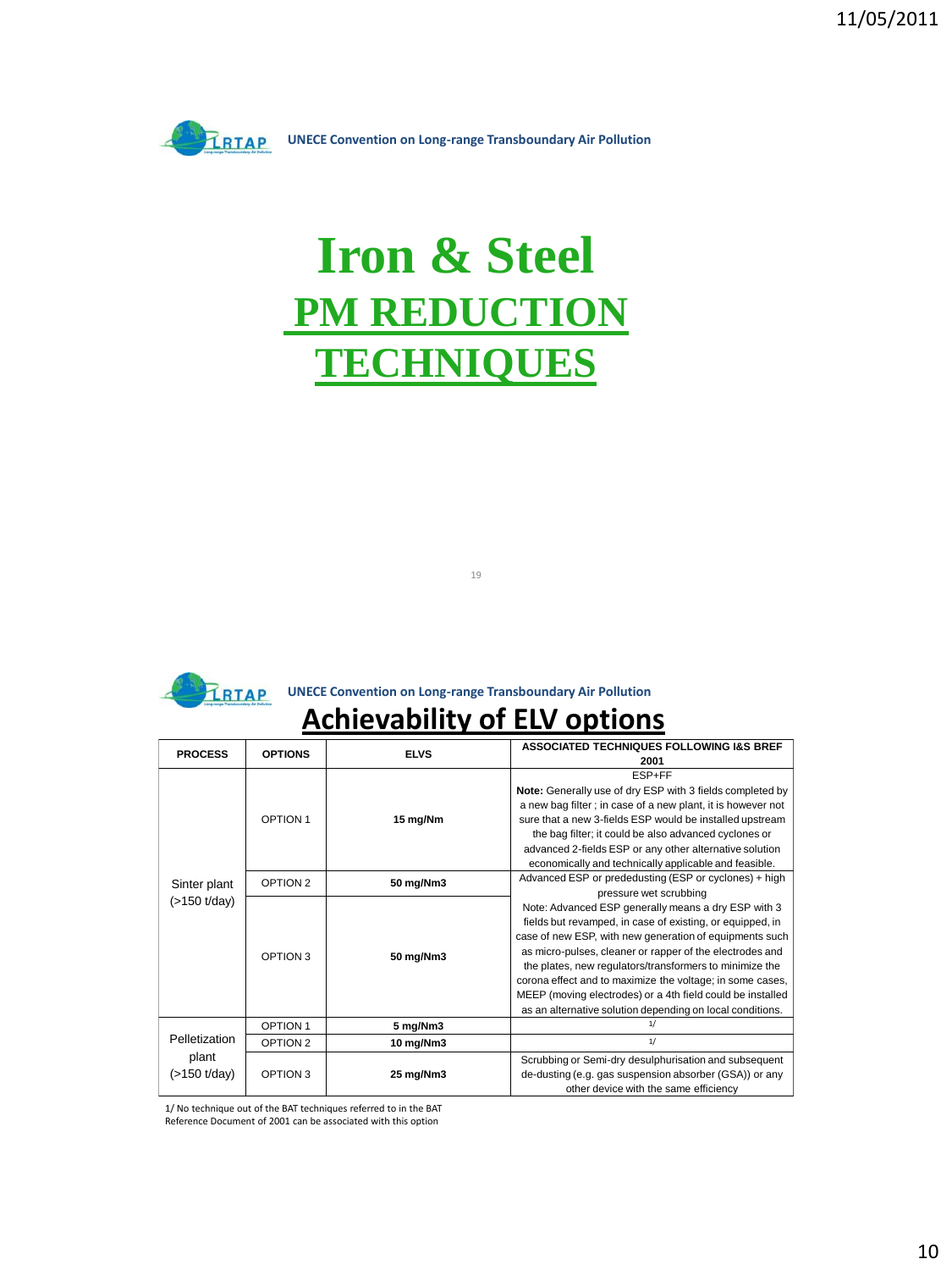

# **Achievability of ELV options (cont'd)**

| <b>PROCESS</b>             | <b>OPTIONS</b>  | <b>ELVS</b>                             | <b>ASSOCIATED TECHNIQUES FOLLOWING I&amp;S</b><br><b>BREF 2001</b> |
|----------------------------|-----------------|-----------------------------------------|--------------------------------------------------------------------|
| Blast furnace:             | OPTION 1        | 5 mg/Nm3                                | 1/                                                                 |
| Hot stoves                 | OPTION 2        | 10 mg/Nm3                               | Significantly depends on fuel composition and                      |
| $(>2.5$ t/hour)            | OPTION 3        | 50 mg/Nm3                               | dedusting                                                          |
| Basic oxygen               | <b>OPTION 1</b> | 10 mg/Nm3                               | FF.                                                                |
| steelmaking<br>and casting | OPTION 2        | 30 mg/Nm3                               | Advanced ESP (3 field plus steam<br>injection(optional))           |
| (>2.5 t/hour)              | OPTION 3        | 50 mg/Nm3                               | ESP (2 or 3 fields)                                                |
| Electric                   | <b>OPTION 1</b> | 10 mg/Nm3 (existing),<br>5 mg/Nm3 (new) | For new plants: Advanced FF<br>For existing plants: 1/             |
| steelmaking<br>and casting | OPTION 2        | 15 mg/Nm3 (existing),<br>5 mg/Nm3 (new) | Advanced FF                                                        |
| $(>2.5$ t/hour)            | OPTION 3        | 20 mg/Nm3                               | FF.                                                                |

1/ No technique out of the BAT techniques referred to in the BAT

Reference Document of 2001 can be associated with this option



**UNECE Convention on Long-range Transboundary Air Pollution** 

# **Stationary engines**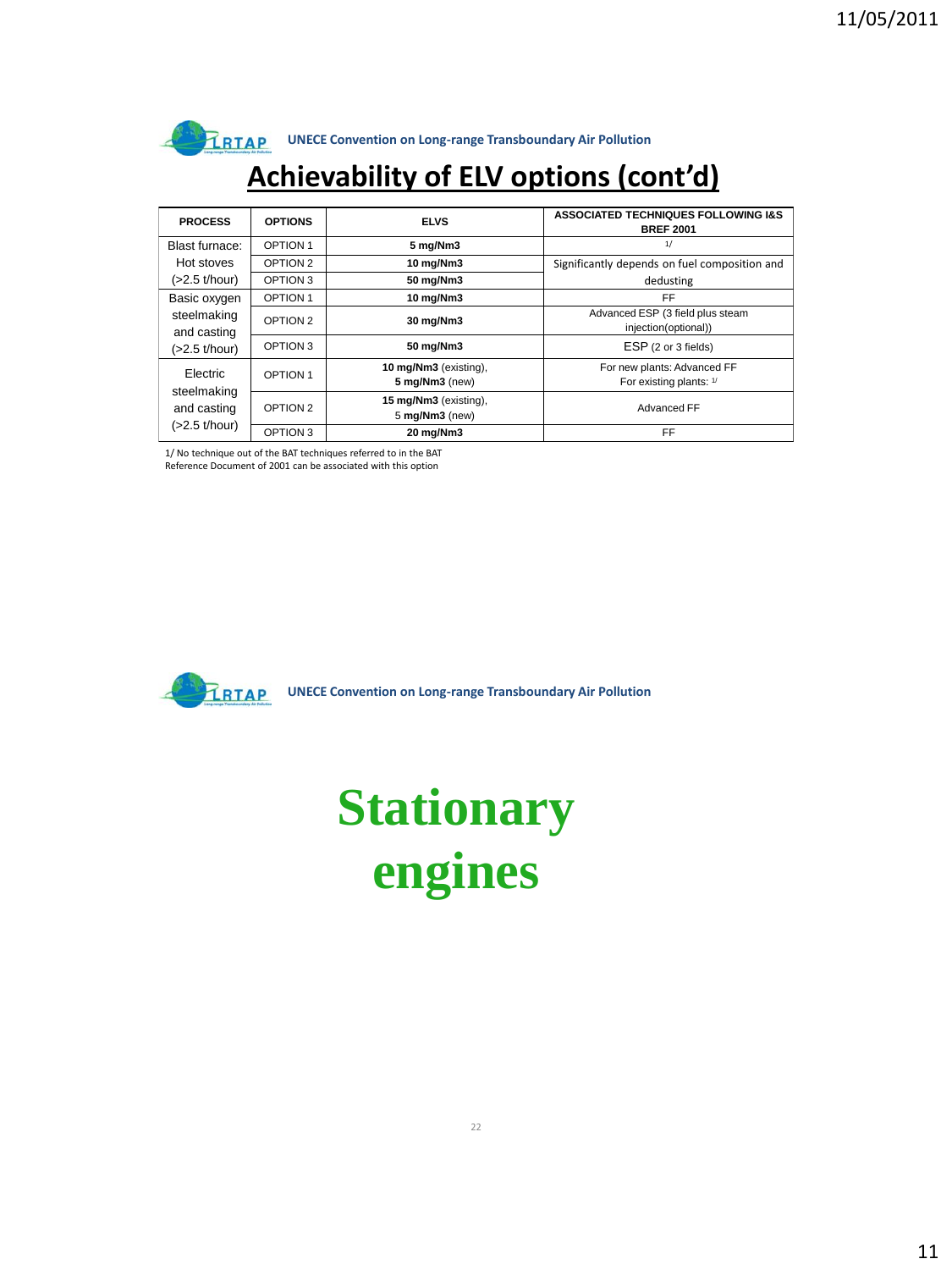

# **Achievability of ELV options**

| ENGINE TYPE, POWER, FUEL<br><b>SPECIFICATION</b>                       | ELV <sub>1</sub>      | ELV <sub>2</sub>                       | ELV <sub>3</sub>                       |
|------------------------------------------------------------------------|-----------------------|----------------------------------------|----------------------------------------|
|                                                                        |                       |                                        |                                        |
| GAS ENGINES > $1$ MW <sub>th</sub>                                     |                       |                                        |                                        |
| Spark ignited (=Otto) engines                                          | 35                    | 95                                     | 190                                    |
| all gaseous fuels                                                      | (SCR high efficiency) | (advanced lean<br>burn)                | (lean burn)                            |
| <b>FUAL</b><br><b>ENGINES</b><br><b>DUAL</b><br>$\mathbf{1}$<br>$\geq$ |                       |                                        |                                        |
| $\mathsf{MW}_{\textsf{\tiny th}}$                                      |                       |                                        |                                        |
| In gas mode (all gaseous fuels)                                        | 35                    | 190                                    | 380                                    |
| In liquid mode (all liquid fuels)                                      | (SCR high efficiency) | (lean burn)                            | (lean burn)                            |
| 1-20 MW                                                                |                       |                                        |                                        |
| >20 MW                                                                 | 225                   | 750                                    | $[1850]$ [2000]                        |
|                                                                        | (SCR high efficiency) |                                        | (SCR moderate eff.) (Primary measures) |
|                                                                        | 225                   | 450                                    | $[1850]$ [2000]                        |
|                                                                        | (SCR high efficiency) | (SCR moderate eff.) (Primary measures) |                                        |

#### **ELV options – EU provisional position UNECE Convention on Long-range Transboundary Air Pollution**

| ENGINE TYPE, POWER, FUEL<br><b>SPECIFICATION</b>                                                                                            | ELV 1                       | ELV <sub>2</sub>              | ELV <sub>3</sub>                         |
|---------------------------------------------------------------------------------------------------------------------------------------------|-----------------------------|-------------------------------|------------------------------------------|
| GAS ENGINES > 1 MW $_{\rm th}$<br>Spark ignited (=Otto) engines<br>all gaseous fuels                                                        | 35<br>(SCR high efficiency) | 95<br>(advanced lean<br>burn) | 190<br>(standard lean<br>burn)           |
| <b>FUAL</b><br><b>ENGINES</b><br><b>DUAL</b><br>1<br>><br>$MW_{th}$<br>In gas mode (all gaseous fuels)<br>In liquid mode (all liquid fuels) |                             |                               |                                          |
| 1-20 MW                                                                                                                                     | 35                          | 190                           | 380                                      |
|                                                                                                                                             | (SCR high efficiency)       | (lean burn)                   | (lean burn)                              |
| >20 MW                                                                                                                                      | 225                         | -750                          | <del>[1850 ] [2000]</del>                |
|                                                                                                                                             | (SCR high efficiency)       |                               | (SCR moderate eff.)   (Primary measures) |
|                                                                                                                                             | 225                         | 450                           | [1850 ] [2000]                           |
|                                                                                                                                             | (SCR high efficiency)       |                               | (SCR moderate eff.) (Primary measures)   |

In bold EU provisional position - Annex V amended ver 5 (post WS) clean.doc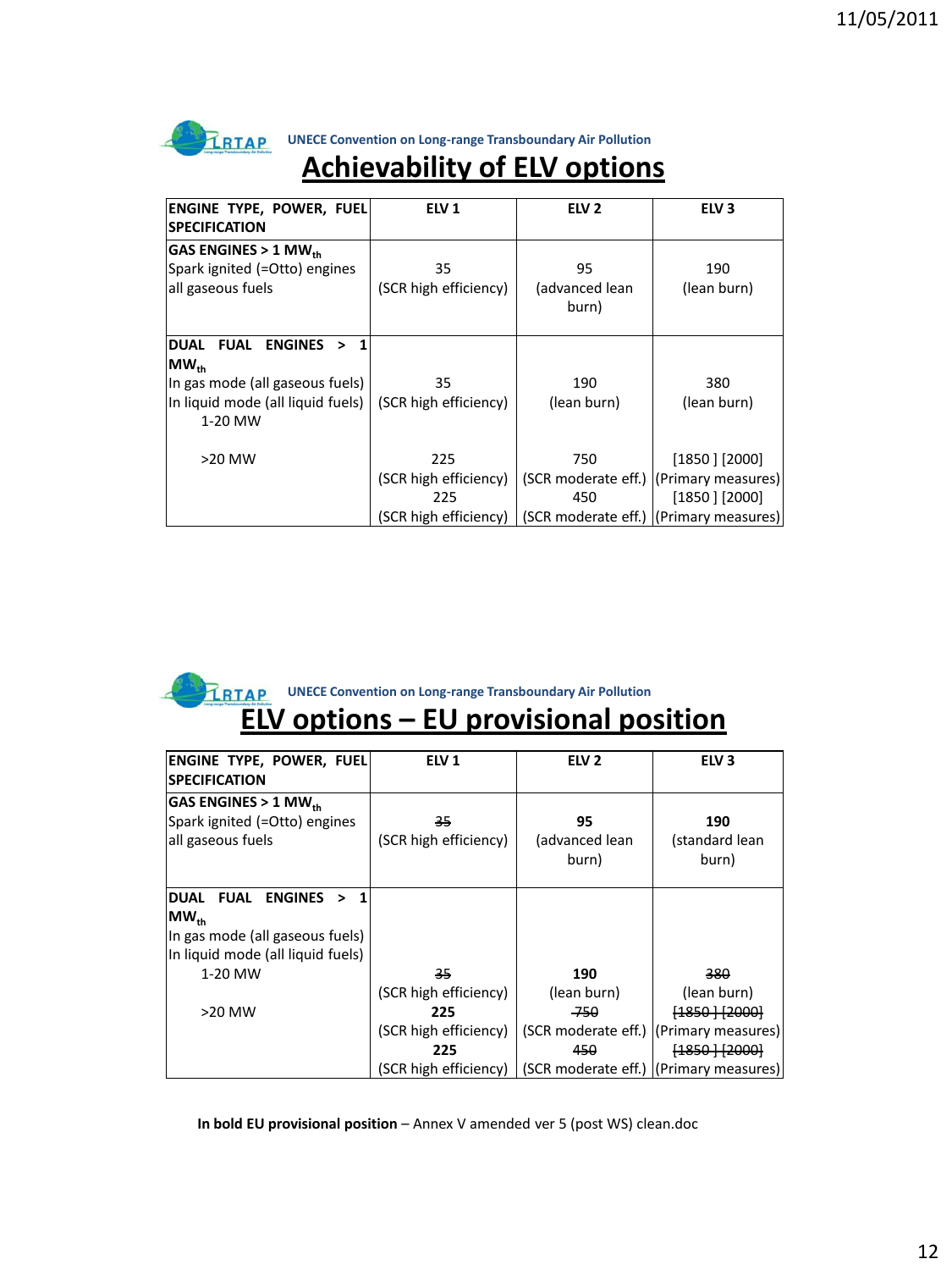

# **Achievability of ELV options**

| <b>ENGINE TYPE, POWER, FUEL</b>     | ELV <sub>1</sub>      | ELV <sub>2</sub>       | ELV <sub>3</sub>      |
|-------------------------------------|-----------------------|------------------------|-----------------------|
| <b>SPECIFICATION</b>                |                       |                        |                       |
| DIESEL ENGINES > 5 MW <sub>th</sub> |                       |                        |                       |
| Slow (< 300 rpm)/ Medium            |                       |                        |                       |
| (300-1200 rpm)/ speed               |                       |                        |                       |
| 5-20 MW                             |                       |                        |                       |
| HFO and bio-oils                    | 225                   | 450] [750]             | $[1300]$ [1600]       |
|                                     | (SCR high efficiency) | (SCR moderate eff.)    | (primary meausres)    |
| LFO and NG                          | 150                   | 190                    | $[1300]$ $[1600]$     |
|                                     | (SCR high efficiency) | (SCR high efficiency)  | primary meausres)     |
| $>20$ MW                            |                       |                        |                       |
| HFO and bio-oils                    | 190                   | $[225]$ $[450]$        | [750] [1850]          |
|                                     | (SCR high efficiency) | (SCR high - mod. eff.) | (SCR mod.eff. - prim. |
|                                     |                       |                        | Meas.)                |
| LFO and NG                          | 150                   | 190                    |                       |
|                                     | (SCR high efficiency) | (SCR high efficiency)  | [750] [1850]          |
|                                     |                       |                        | (SCR mod.eff. - prim. |
|                                     |                       |                        | Meas.)                |
| High speed (>1200 rpm)              | [130] [150]           | 190                    | $[750] - [900]$       |
|                                     | (SCR high efficiency) | (SCR high efficiency)  | (SCR mod.eff. - prim. |
|                                     |                       |                        | Meas.)                |
|                                     |                       |                        |                       |

### **UNECE Convention on Long-range Transboundary Air Pollution**

## **ELV options – EU provisional position**

| <b>ENGINE TYPE, POWER, FUEL</b>     | ELV <sub>1</sub>       | ELV <sub>2</sub>       | ELV <sub>3</sub>        |
|-------------------------------------|------------------------|------------------------|-------------------------|
| <b>SPECIFICATION</b>                |                        |                        |                         |
| DIESEL ENGINES > 5 MW <sub>th</sub> |                        |                        |                         |
| Slow (< 300 rpm)/ Medium            |                        |                        |                         |
| (300-1200 rpm)/ speed               |                        |                        |                         |
| 5-20 MW                             |                        |                        |                         |
| HFO and bio-oils                    | 225                    | 450 [750]              | $[1300]$ $[1600]$       |
|                                     | (SCR high efficiency)  | (SCR moderate eff.)    | (primary meausres)      |
| LFO and NG                          | 150                    | 190                    | $[1300]$ $[1600]$       |
|                                     | (SCR high efficiency)  | (SCR high efficiency)  | primary meausres)       |
| $>20$ MW                            |                        |                        |                         |
| HFO and bio-oils                    | 190                    | $[225]$ $[450]$        | <del>[750] [1850]</del> |
|                                     | (SCR high efficiency)  | (SCR high - mod. eff.) | (SCR mod.eff. – prim.   |
|                                     |                        |                        | Meas.)                  |
| LFO and NG                          | 150                    | 190                    |                         |
|                                     | (SCR high efficiency)  | (SCR high efficiency)  | <del>[750] [1850]</del> |
|                                     |                        |                        | (SCR mod.eff. - prim.   |
|                                     |                        |                        | Meas.)                  |
| High speed (>1200 rpm)              | <del>[130] [150]</del> | 190                    | <del>[750] [900]</del>  |
|                                     | (SCR high efficiency)  | (SCR high efficiency)  | (SCR mod.eff. – prim.   |
|                                     |                        |                        | Meas.)                  |
|                                     |                        |                        |                         |

In bold EU provisional position - Annex V amended ver 5 (post WS) clean.doc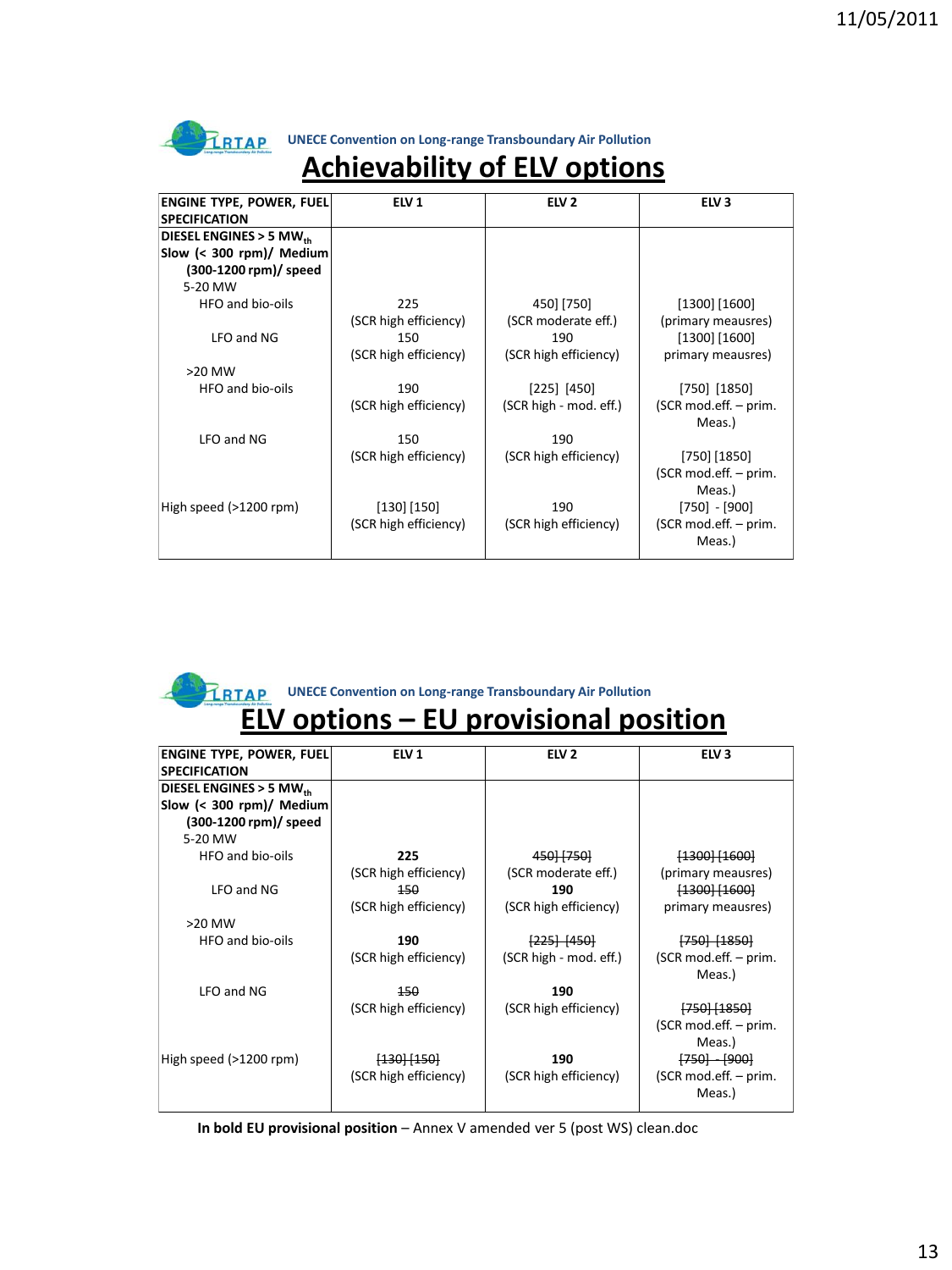**Investments**

**Diesel engines (**source background document)



**Gas engines**

Costs provided by EUROMOT



Work with EUROMOT (meeting on the 21 February) Operating costs include :

 $\checkmark$  Urea water 40 wt-% solution consumption (Urea water 40 wt-% solution

- $\checkmark$  Electricity consumption
- Wages

Costs estimated for the following cases :

 $\checkmark$  Diesel engine (low speed, heavy fuel oil) located in main land with an urea cost of 300 Euros/t - 4000 operating hours

 $\checkmark$  Diesel engine (low speed, heavy fuel oil) located in main land with an urea cost of 300 Euros/t - 2500 operating hours

 $\checkmark$  Diesel engine (low speed, heavy fuel oil) located in remote area with an urea cost of 750 Euros/t - 4000 operating hours

 $\checkmark$  Gas engine located in main land with an urea cost of 300 Euros/t - 4000 operating hours

Costs still to be estimated for high speed diesel engines (using light distillates)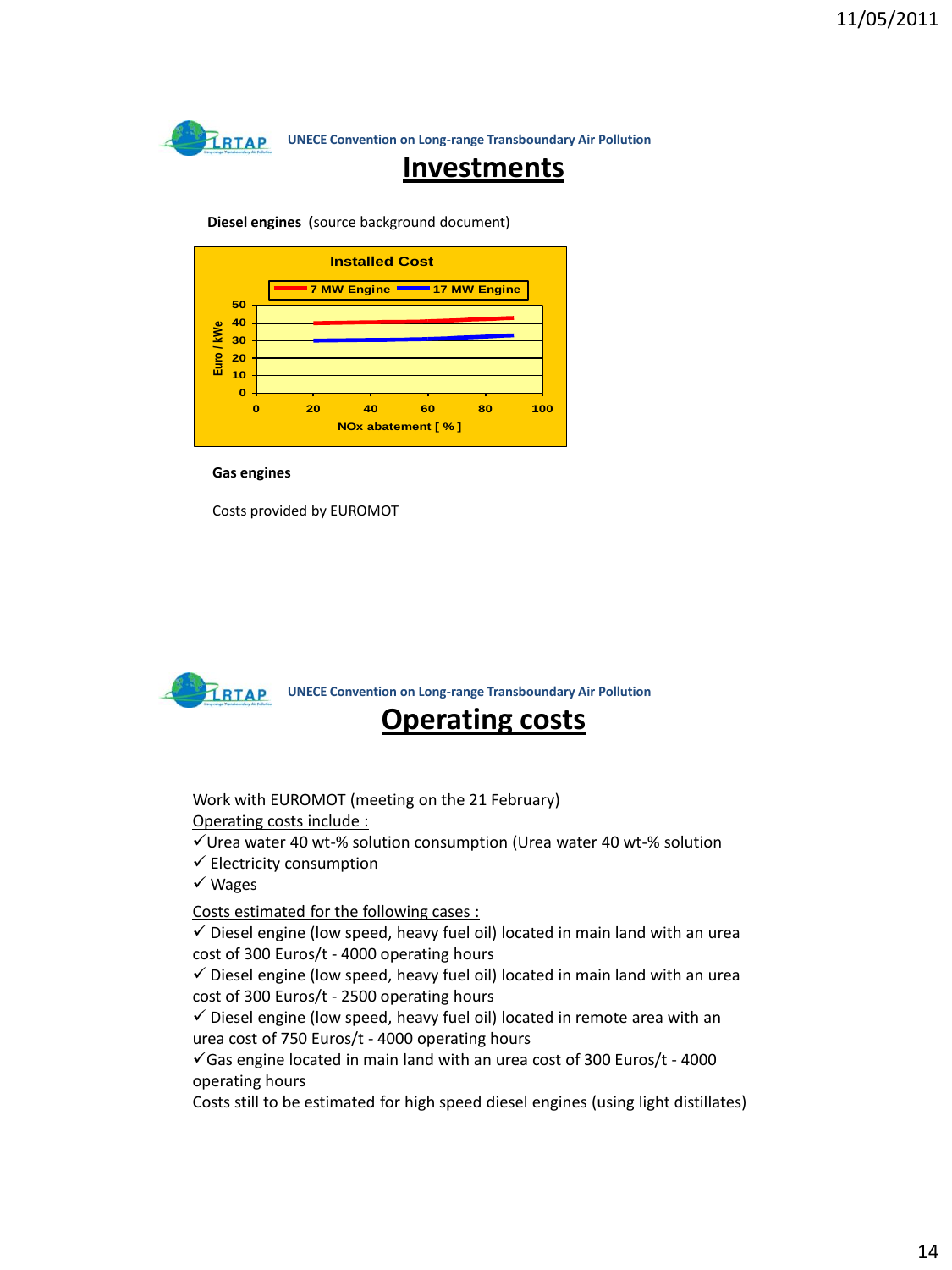| Diesel engines                          |                                                       |      | <b>OPTION 3</b> |       | <b>OPTION 2</b> | <b>OPTION 1</b> |  |
|-----------------------------------------|-------------------------------------------------------|------|-----------------|-------|-----------------|-----------------|--|
| From 5 to 20 MWth                       |                                                       |      |                 |       |                 |                 |  |
|                                         | mg $NOx/Nm3$ at 15<br>%                               |      | 1600            | 750   | 450             | 225             |  |
|                                         | Based on an engine of 16 MWth (7 MWe) heavy fuel oil  |      |                 |       |                 |                 |  |
| SCR efficiency required                 |                                                       |      |                 | 53%   | 72%             | 86%             |  |
| Investment                              | k€                                                    |      |                 | 286   | 293             | 307             |  |
| Total annual cost                       | k€/year                                               |      |                 | 162   | 191             | 214             |  |
| <b>Cost of removed NOx</b>              | €/t NOx abated                                        |      |                 | 1014  | 884             | 827             |  |
| Additional cost of electricity produced | €/MWhe                                                |      |                 | 5.8   | 6.8             | 7.6             |  |
| Additional cost of electricity produced | l%                                                    |      |                 | 8.28% | 9.76%           | 10.9%           |  |
|                                         | From 20 to 50 MWth                                    |      |                 |       |                 |                 |  |
|                                         | mg $NOx/Nm3$ à 15<br>%                                | 1850 | 750             | 450   | 225             | 190             |  |
|                                         | Based on an engine of 38 MWth (17 MWe) heavy fuel oil |      |                 |       |                 |                 |  |
| SCR efficiency required                 |                                                       |      | 59%             | 76%   | 88%             | 90%             |  |
| Investment                              | k€                                                    |      | 527             | 544   | 577             | 594             |  |
| Total annual cost                       | k€/year                                               |      | 404             | 480   | 538             | 549             |  |
| <b>Cost of removed NOx</b>              | €/t NOx abated                                        |      | 751             | 700   | 677             | 676             |  |
| Additional cost of electricity produced | €/MWhe                                                |      | 6.0             | 7.1   | 7.9             | 8.1             |  |
| Additional cost of electricity produced | %                                                     |      | 8.5%            | 10.1% | 11.3%           | 11.5%           |  |

#### Costs of a SCR for diesel engines in main lands (urea cost 300 Euros/t). Case 4000 h/year



Costs of a SCR for diesel engines in main lands (urea cost 300 Euros/t). Case 2500 h/year

| Diesel engines                          |                                                       |      | <b>OPTION 3</b> |         | <b>OPTION 2</b> | <b>OPTION 1</b> |
|-----------------------------------------|-------------------------------------------------------|------|-----------------|---------|-----------------|-----------------|
| From 5 to 20 MWth                       |                                                       |      |                 |         |                 |                 |
|                                         | mg NOx/Nm <sup>3</sup> at 15 %                        |      | 1600            | 750     | 450             | 225             |
|                                         | Based on an engine of 16 MWth (7 MWe) heavy fuel oil  |      |                 |         |                 |                 |
| SCR efficiency required                 |                                                       |      |                 | 53%     | 72%             | 86%             |
| Investment                              | k€.                                                   |      |                 | 286     | 293             | 307             |
| Total annual cost                       | k€/year                                               |      |                 | 128     | 146             | 161             |
| Cost of removed NOx                     | €/t NOx abated                                        |      |                 | 1 2 8 4 | 1086            | 1000            |
| Additional cost of electricity produced | €/MWhe                                                |      |                 | 7.3     | 8.4             | 9.2             |
| Additional cost of electricity produced | %                                                     |      |                 | 10.5%   | 12.0%           | 13.2%           |
|                                         | From 20 to 50 MWth                                    |      |                 |         |                 |                 |
|                                         | mg NOx/Nm <sup>3</sup> à 15 %                         | 1850 | 750             | 450     | 225             | 190             |
|                                         | Based on an engine of 38 MWth (17 MWe) heavy fuel oil |      |                 |         |                 |                 |
| SCR efficiency required                 |                                                       |      | 59%             | 76%     | 88%             | 90%             |
| Investment                              | k€                                                    |      | 527             | 544     | 577             | 594             |
| Total annual cost                       | k€/year                                               |      | 296             | 344     | 383             | 370             |
| <b>Cost of removed NOx</b>              | €/t NOx abated                                        |      | 882             | 805     | 770             | 730             |
| Additional cost of electricity produced | €/MWhe                                                |      | 7.0             | 8.1     | 9.0             | 8.7             |
| Additional cost of electricity produced | %                                                     |      | 10.0%           | 11.6%   | 12.9%           | 12.5%           |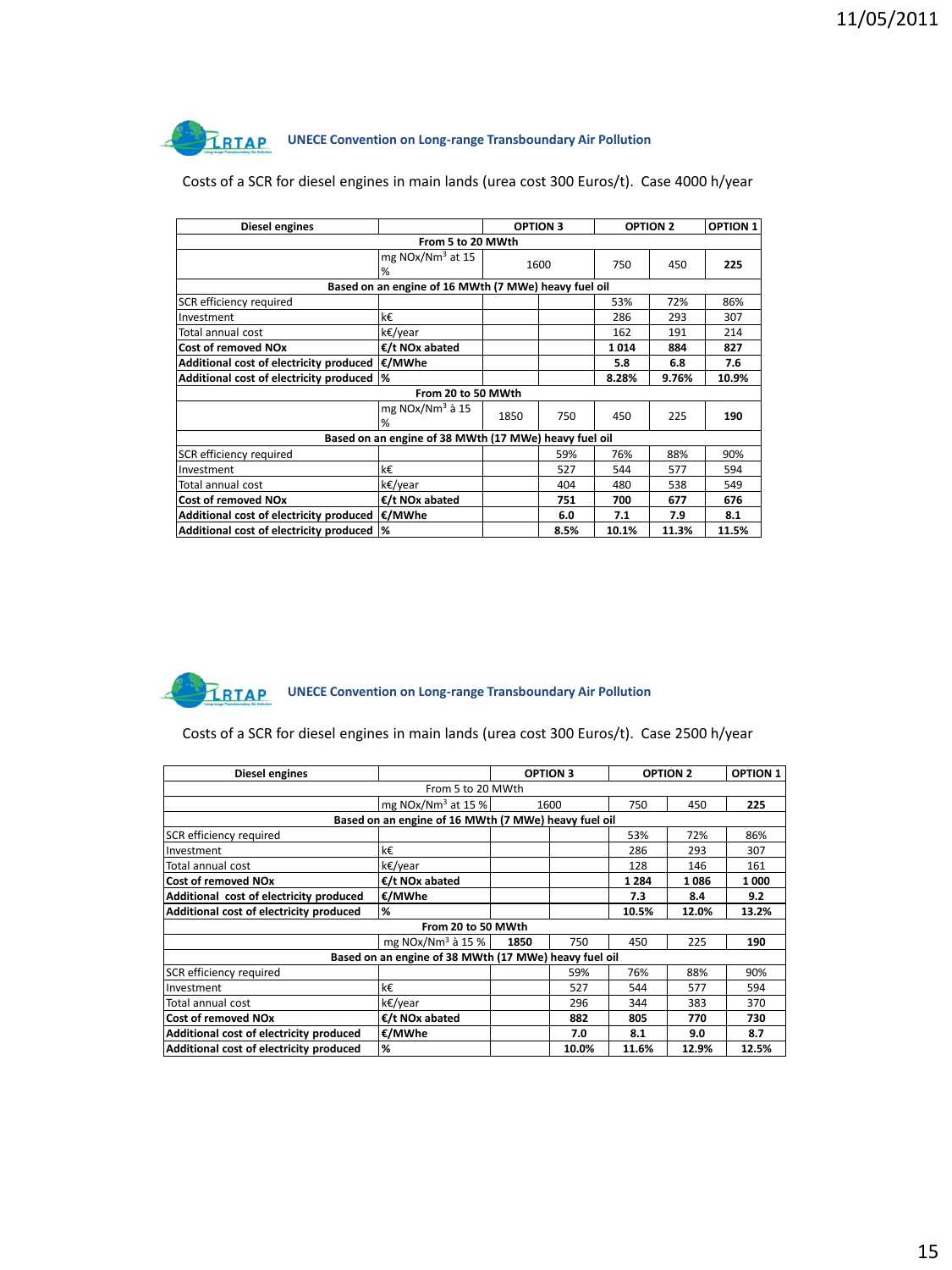| <b>Diesel engines</b>                                 |                     | <b>OPTION 3</b> |       | <b>OPTION 2</b> |         | <b>OPTION 1</b> |
|-------------------------------------------------------|---------------------|-----------------|-------|-----------------|---------|-----------------|
| From 5 to 20 MWth                                     |                     |                 |       |                 |         |                 |
|                                                       | mg $NOx/Nm3$ at 15  |                 |       |                 |         |                 |
|                                                       | %                   |                 | 1600  | 750             | 450     | 225             |
| Based on an engine of 16 MWth (7 MWe) heavy fuel oil  |                     |                 |       |                 |         |                 |
| SCR efficiency required                               |                     |                 |       | 53%             | 72%     | 86%             |
| Investment                                            | k€                  |                 |       | 343             | 352     | 368             |
| Total annual cost                                     | k€/year             |                 |       | 292             | 363     | 418             |
| <b>Cost of removed NOx</b>                            | €/t NOx abated      |                 |       | 1826            | 1680    | 1617            |
| Additional cost of electricity produced               | €/MWhe              |                 |       | 10.4            | 13.0    | 14.9            |
| Additional cost of electricity produced               | %                   |                 |       | 14.9%           | 18.5%   | 21.3%           |
|                                                       | From 20 to 50 MWth  |                 |       |                 |         |                 |
|                                                       | mg $NOx/Nm3$ à 15 % | 1850            | 750   | 450             | 225     | 190             |
| Based on an engine of 38 MWth (17 MWe) heavy fuel oil |                     |                 |       |                 |         |                 |
| SCR efficiency required                               |                     |                 | 59%   | 76%             | 88%     | 90%             |
| Investment                                            | k€                  |                 | 632   | 653             | 692     | 713             |
| Total annual cost                                     | k€/vear             |                 | 553   | 1014            | 1 1 5 6 | 1 1 8 0         |
| <b>Cost of removed NOx</b>                            | €/t NOx abated      |                 | 1539  | 1480            | 1454    | 1452            |
| Additional cost of electricity produced               | €/MWhe              |                 | 12.2  | 14.9            | 17.0    | 17.4            |
| Additional cost of electricity produced               | %                   |                 | 17.4% | 21.3%           | 24.3%   | 24.8%           |

Costs of a SCR for diesel engines in remote area (urea cost 750 Euros/t). Case 4000 h/year

TRTAP **UNECE Convention on Long-range Transboundary Air Pollution** 

Costs for GAS ENGINES (urea cost 300 Euros/t). Case 4000 h/year

| Gas engines                             |                                         | <b>OPTION 3</b> | <b>OPTION 2</b> | <b>OPTION 1</b> |
|-----------------------------------------|-----------------------------------------|-----------------|-----------------|-----------------|
| Natural gas                             | mg NOx/Nm <sup>3</sup> at 15 %          | 190             | 95              | 35              |
|                                         | Based on an engine of 20 MWth (8.7 MWe) |                 |                 |                 |
| SCR efficiency required                 |                                         |                 |                 | 82%             |
| Investment                              | k€                                      |                 |                 | 356             |
| Total annual cost                       | k€/year                                 |                 |                 | 84              |
| <b>Cost of removed NOx</b>              | $E/t$ NO <sub>x</sub> abated            |                 |                 | 2395            |
| Additional cost of electricity produced | €/MWhe                                  |                 |                 | 2.42            |
| Additional cost of electricity produced | %                                       |                 |                 | 3.45%           |

Costs of option 2 is due to additional fuel consumption (+ 3%)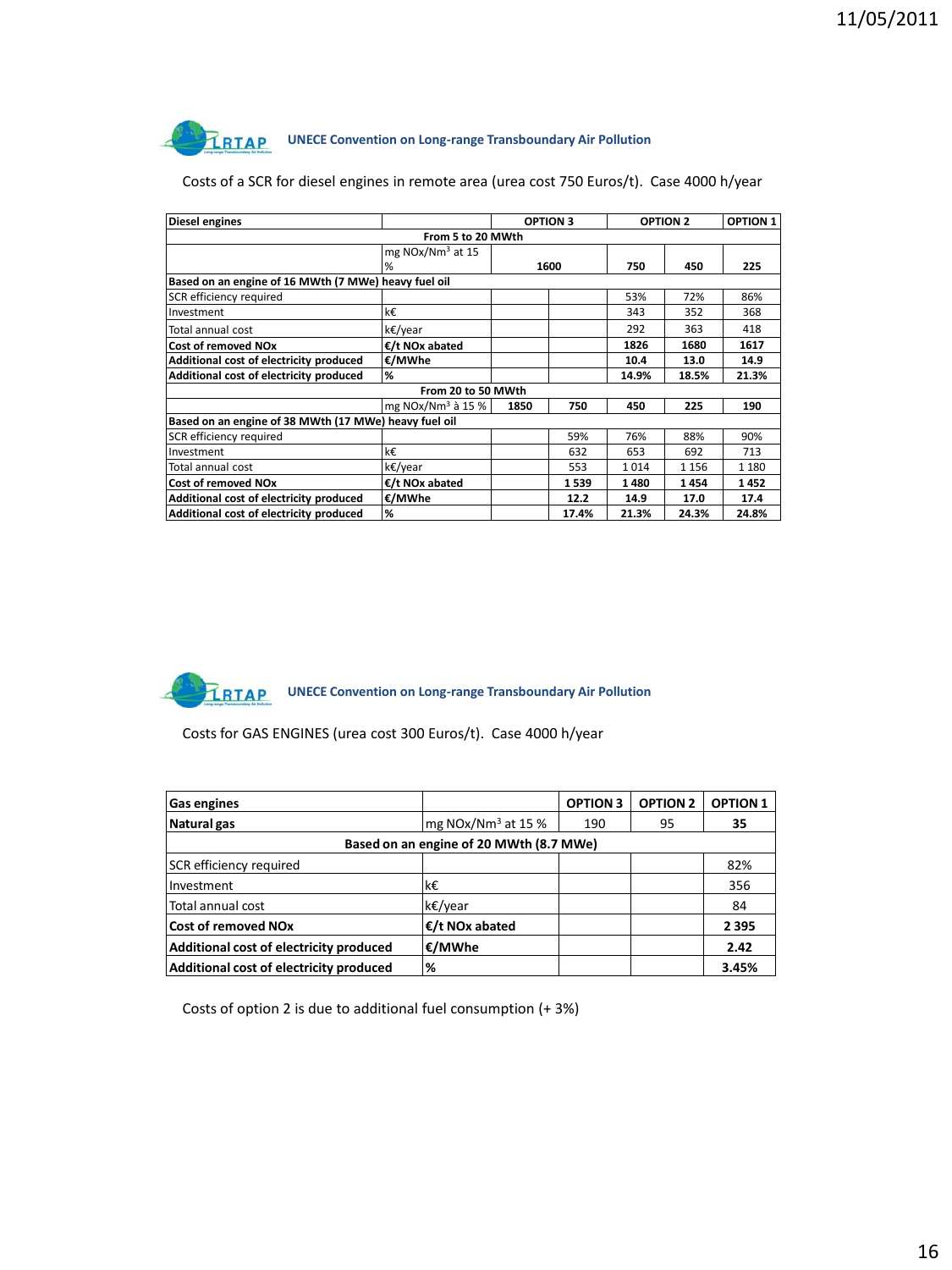

# **Cement production**



**UNECE Convention on Long-range Transboundary Air Pollution** 

33

## **Achievability of ELV options**

|                               |            | Suggested ELV for NO <sub>v</sub> [mg/Nm <sup>3</sup> ]                                             |          |  |  |  |
|-------------------------------|------------|-----------------------------------------------------------------------------------------------------|----------|--|--|--|
|                               | Option 1   | Option 2                                                                                            | Option 3 |  |  |  |
| New installations             |            |                                                                                                     |          |  |  |  |
| - preheater kilns             | 300        | 400                                                                                                 | 500      |  |  |  |
|                               |            | Combination of: primary measures and SNCR, with an<br>efficiency permitting to achieve these levels |          |  |  |  |
| - other kilns                 | 400        | 800                                                                                                 | 800      |  |  |  |
|                               |            | Combination of: primary measures and SNCR, with an<br>efficiency permitting to achieve these levels |          |  |  |  |
| <b>Existing installations</b> | 400<br>800 |                                                                                                     | 1200     |  |  |  |
|                               |            | Combination of: primary measures and SNCR, with an<br>efficiency permitting to achieve these levels |          |  |  |  |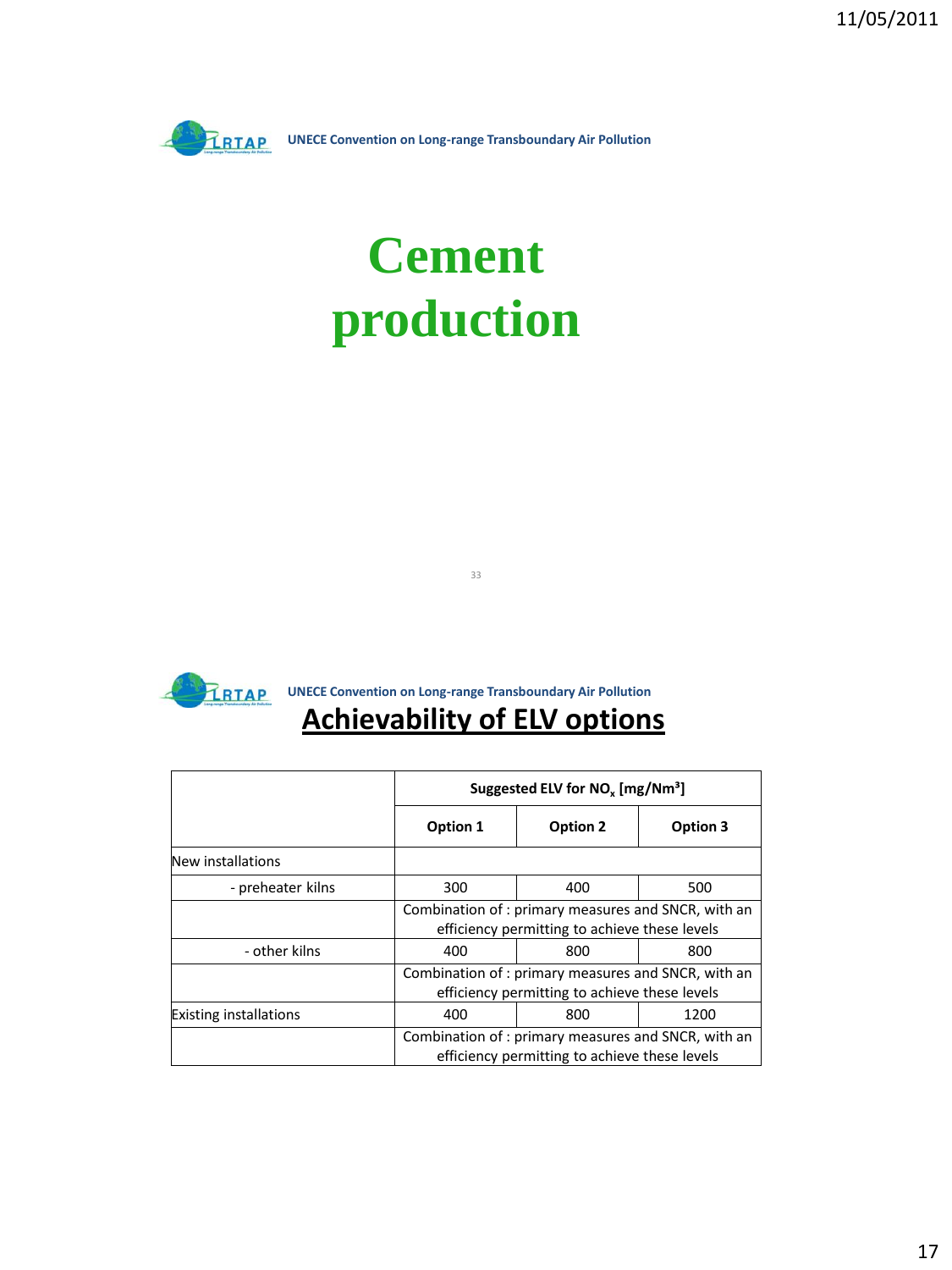#### **ELV options – Provisional EU position UNECE Convention on Long-range Transboundary Air Pollution**

|                                                                                                       | Suggested ELV for NO <sub>v</sub> [mg/Nm <sup>3</sup> ]                                             |                  |                  |  |  |
|-------------------------------------------------------------------------------------------------------|-----------------------------------------------------------------------------------------------------|------------------|------------------|--|--|
|                                                                                                       | Option $1^{1/2}$                                                                                    | Option $2^{1/2}$ | Option $3^{1/2}$ |  |  |
| <del>New installations</del>                                                                          |                                                                                                     |                  |                  |  |  |
| preheater kilns General (existing)<br>and new installations)                                          | 300                                                                                                 | 400              | 500              |  |  |
|                                                                                                       | Combination of: primary measures and SNCR, with an<br>efficiency permitting to achieve these levels |                  |                  |  |  |
| <del>- other kilns Existing Lepol and</del><br>long rotary kilns in which no<br>waste are incinerated | 800<br>400                                                                                          |                  | 800              |  |  |
|                                                                                                       | Combination of: primary measures and SNCR, with an<br>efficiency permitting to achieve these levels |                  |                  |  |  |
| sting installations                                                                                   | 400                                                                                                 | 800              | 1200             |  |  |
|                                                                                                       | Combination of: primary measures and SNCR, with an<br>efficiency permitting to achieve these levels |                  |                  |  |  |

**In bold EU provisional position** – Annex V amended ver 5 (post WS) clean.doc



**UNECE Convention on Long-range Transboundary Air Pollution** 

# **Achievability of ELV options**

|                      | Suggested ELV for dust [mg/Nm <sup>3</sup> ] |                   |                   |  |  |
|----------------------|----------------------------------------------|-------------------|-------------------|--|--|
|                      | Option 1<br>Option 2<br>Option 3             |                   |                   |  |  |
|                      | 15                                           | 20                | 50                |  |  |
| Cement installations | Fabric filters or                            | Fabric filters or | Fabric filters or |  |  |
|                      | ESP                                          | <b>ESP</b>        | ESP               |  |  |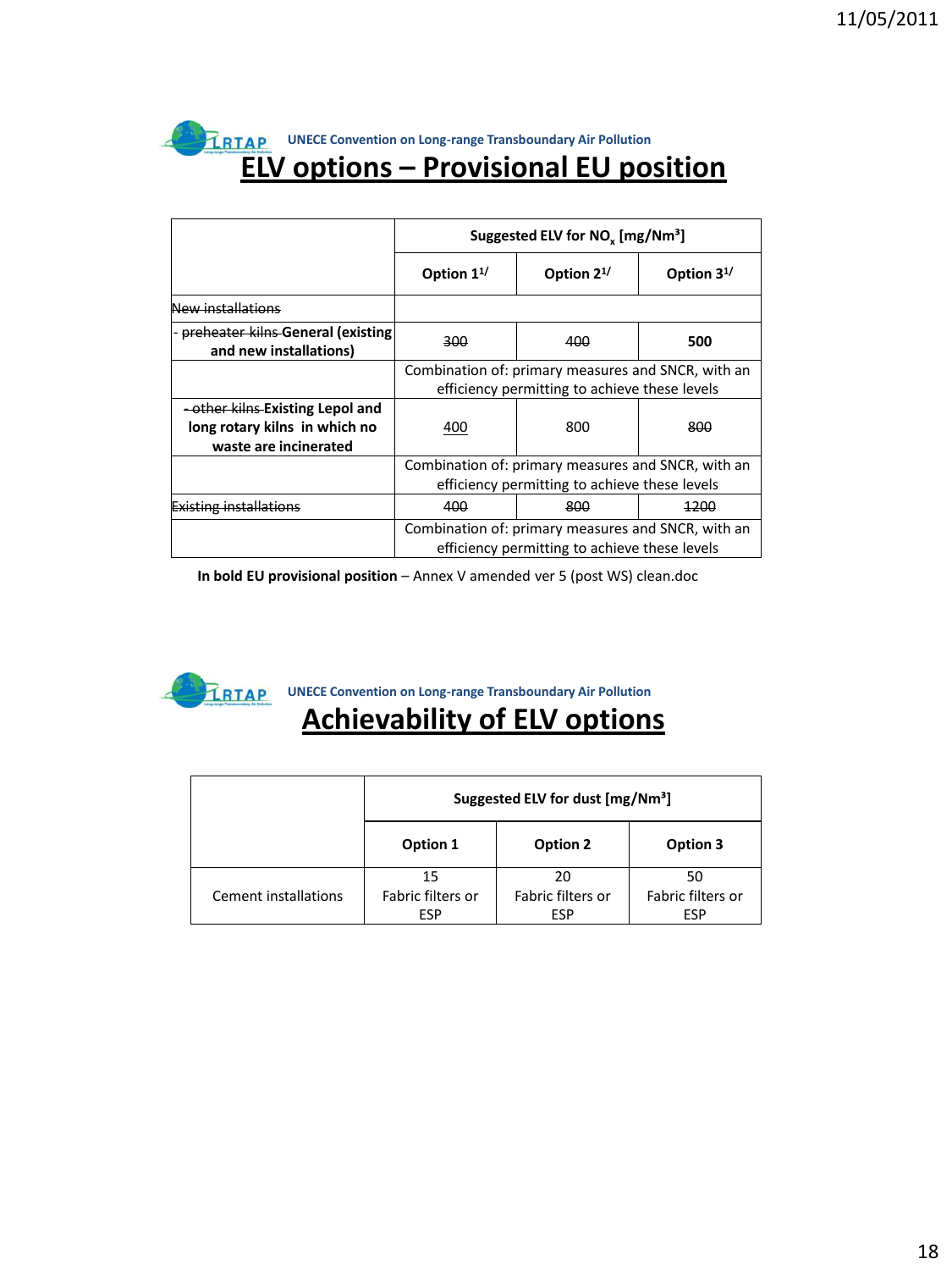TRTAP **UNECE Convention on Long-range Transboundary Air Pollution ELV options – EU position**

|                          | Suggested ELV for dust [mg/Nm <sup>3</sup> ] |                   |                   |  |  |  |
|--------------------------|----------------------------------------------|-------------------|-------------------|--|--|--|
|                          | Option 1                                     | Option 2          | Option 3          |  |  |  |
| Cement installations     | 45                                           | 20                | 50                |  |  |  |
| kilns, mills and clinker | Fabric filters or                            | Fabric filters or | Fabric filters or |  |  |  |
| cooler                   | ESP                                          | <b>ESP</b>        | <b>ESP</b>        |  |  |  |

In bold EU provisional position – Annex VII amended ver 5 (post WS) clean.doc

**UNECE Convention on Long-range Transboundary Air Pollution** 

#### **Costs**

Update of costs provided in the EGTEI background document issued in 2003 with the help of CEMBUREAU and new data of costs from the new BREF document

One reference installation taken into account with a production of 2400 t clinker / day (average size of kilns in Europe (CEMBUREAU))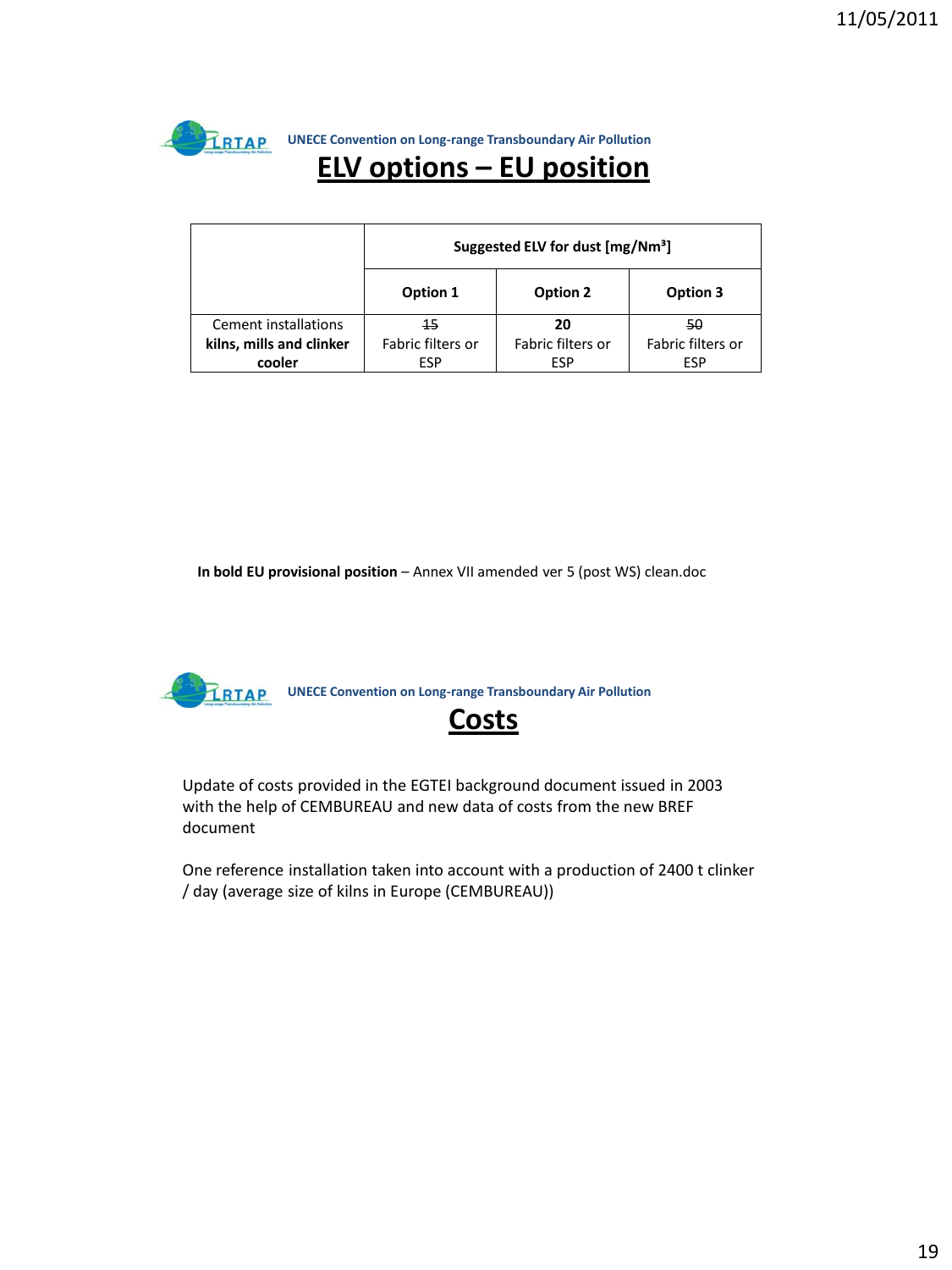

**EXAGE CONVECT CONVERTER CONVERTER UNECE CONVENTION ON LONG-range Transboundary Air Pollution** 

| Cement installation with a capacity of 2,400 t of<br>clinker per day |                            | <b>EXISTING INSTALLATIONS</b> | <b>NEW</b><br><b>INSTALLATIONS</b>    |                                              |
|----------------------------------------------------------------------|----------------------------|-------------------------------|---------------------------------------|----------------------------------------------|
|                                                                      |                            | <b>OPTION 3</b>               | <b>OPTION 3 TO</b><br><b>OPTION 2</b> | <b>OPTION 3 &amp;</b><br>OPTION <sub>2</sub> |
|                                                                      |                            | Primary<br>technologies       | + SNCR                                | Primary<br>technologies +<br><b>SNCR</b>     |
|                                                                      | mg $NOv/Nm3$ at<br>10 %    | 1,200                         | 800                                   | 400-500                                      |
|                                                                      |                            |                               |                                       |                                              |
| DeNOx Efficiency required                                            |                            | 20%                           | 33 %                                  | $67 - 73%$                                   |
| Investment                                                           | k€                         | 450                           | 1530                                  | 1980                                         |
| Operating cost                                                       | k€                         | 18.1                          | 62                                    | 80.8                                         |
| Total annual cost                                                    | €/year/t of<br>clinker     | 0.135                         | 0.985                                 | 1.410                                        |
| Cost per ton abated                                                  | €/t NO <sub>x</sub> abated | 195                           | 1080                                  | $1070 - 985$                                 |

# **Costs for NOx**

Reference installation with NOx emissions of 1500 mg/Nm<sup>3</sup>



**UNECE Convention on Long-range Transboundary Air Pollution** 

## **Costs for dust**

| Cement installation with a capacity of 2,400 t of<br>clinker per day |                                  | OPTION 3 <sup>1</sup> |        | <b>OPTION 3 TO OPTION 2</b>            |                             |
|----------------------------------------------------------------------|----------------------------------|-----------------------|--------|----------------------------------------|-----------------------------|
|                                                                      |                                  | <b>ESP</b>            | FF.    | <b>ESP</b><br>(addition<br>of a field) | FF (Improved<br>maintenance |
|                                                                      | $mg$ TSP/Nm <sup>3</sup> at<br>% | 50                    | 50     | 20                                     | 20                          |
| Investment                                                           | k€                               | 3400                  | 3400   | 1700                                   | $\Omega$                    |
| Operating cost                                                       | k€                               | 136.36                | 136.43 | 68.13                                  | 0.0921                      |
| Total annual cost                                                    | €/year/t of<br>clinker           | 0.87                  | 0.90   | 0.42                                   | 0.04                        |
| Cost per ton abated                                                  | $\epsilon$ /t dust abated        | 6.72                  | 6.94   | 6044                                   | 556                         |

Reference installation with dust emissions of 56 g/Nm<sup>3</sup>